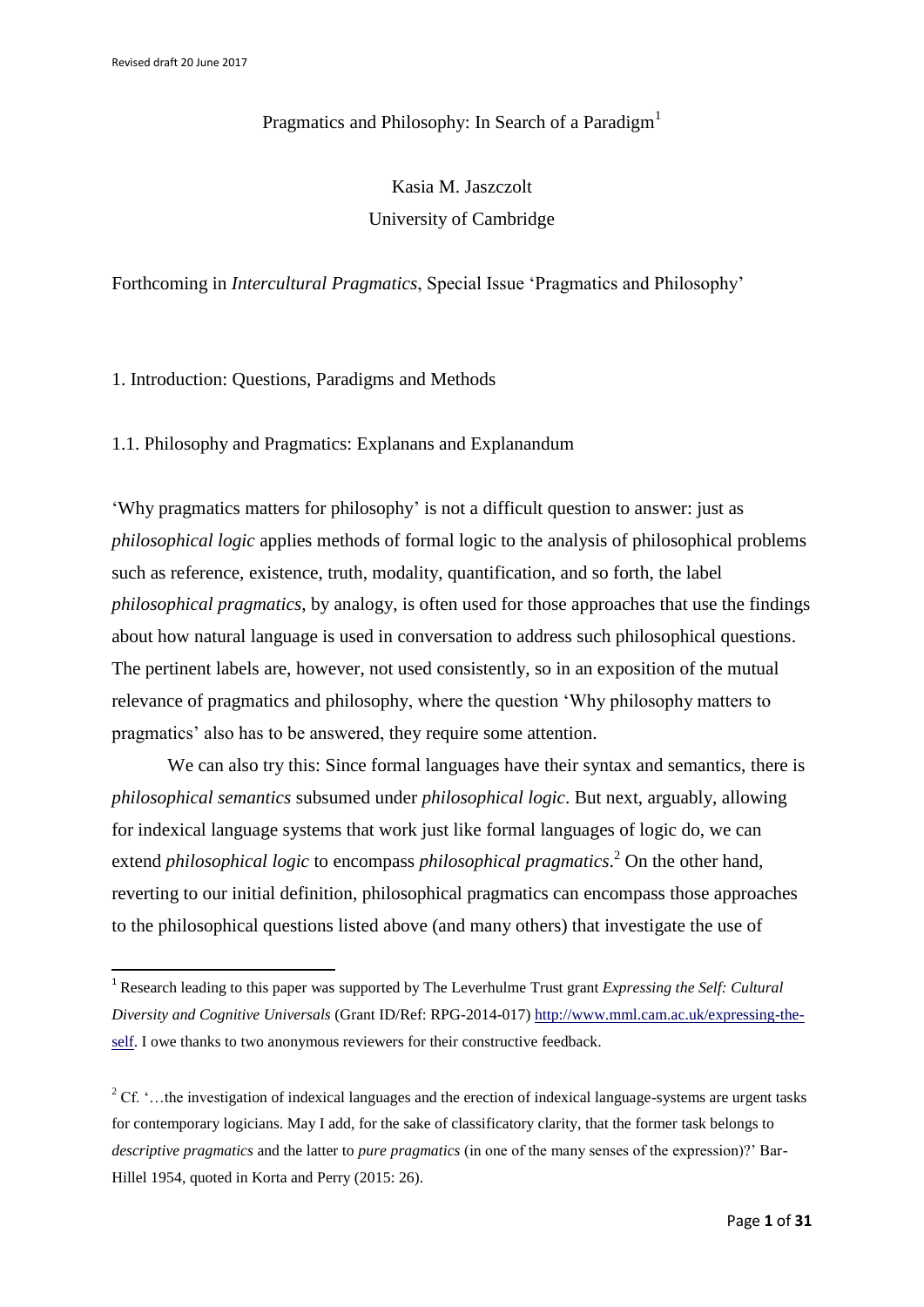*natural language*. The choices we make here affect philosophical semantics too: remembering that natural languages also have their syntax and semantics, we face the question as to whether *natural language semantics* ought to be analysed on a par with the semantics of formal systems. If the answer is 'no', then *philosophical semantics* can mean something different altogether: addressing philosophical questions by solving the questions pertaining to the meaning of natural language sentences in a way that is specific to the task at hand. In short, the label *philosophical pragmatics*, just like *philosophical semantics*, is up for grabs, its use depending on the foundational theoretical assumptions one adopts concerning the utility of the analysis of formal systems for the analysis of natural language systems.

The next terminological complication comes from the label *linguistic philosophy*. According to the advocates of linguistic philosophy, philosophical problems were deemed to be solvable through a better understanding of how language works. So, here the labelling convention breaks down: we could in principle have 'syntactic' or 'semantic' philosophy by analogy, although perhaps not 'pragmatic' philosophy due to the specific understanding of the relation between semantics and pragmatics at the time when linguistic philosophy flourished, and, on the other hand, due to the fact that 'pragmatic' philosophy would confuse linguistic pragmatics with the philosophical movement of pragmatism.

Next, if we were to continue with the label of *linguistic philosophy* beyond its days of glory, we would have to include pragmatics too; how language works is revealed to us as much by using formal methods as by understanding language use. But then, the latter has become – historically, and from the current vantage point – an antidote to the first in the form of *ordinary language philosophy*. In this context, *philosophical pragmatics* would on this reasoning be a label for a study of philosophical problems by means of studying how language is used where 'language' means unreservedly only natural language as used in human communication. These seem to be the main theoretical possibilities of employing the term *philosophical pragmatics* in conjunction with either formal or ordinary-language paradigms in linguistic research.

A terminological disclaimer is in order here. In what follows, I employ the term 'paradigm' more in a sense of a general 'orientation' or 'adopted tendency' than in the strong sense promoted by Kuhn's (1962) *The Structure of Scientific Revolutions*. This loosening is, in my view, necessitated by the focusing on language sciences. I mean by a paradigm a set of theories that share main philosophical assumptions and methodological tools, such as for example (i) cognitivism with its assumed (i.a) subjectivism about human concepts and its method of constructing (i.b) mental models – where both the assumption and the method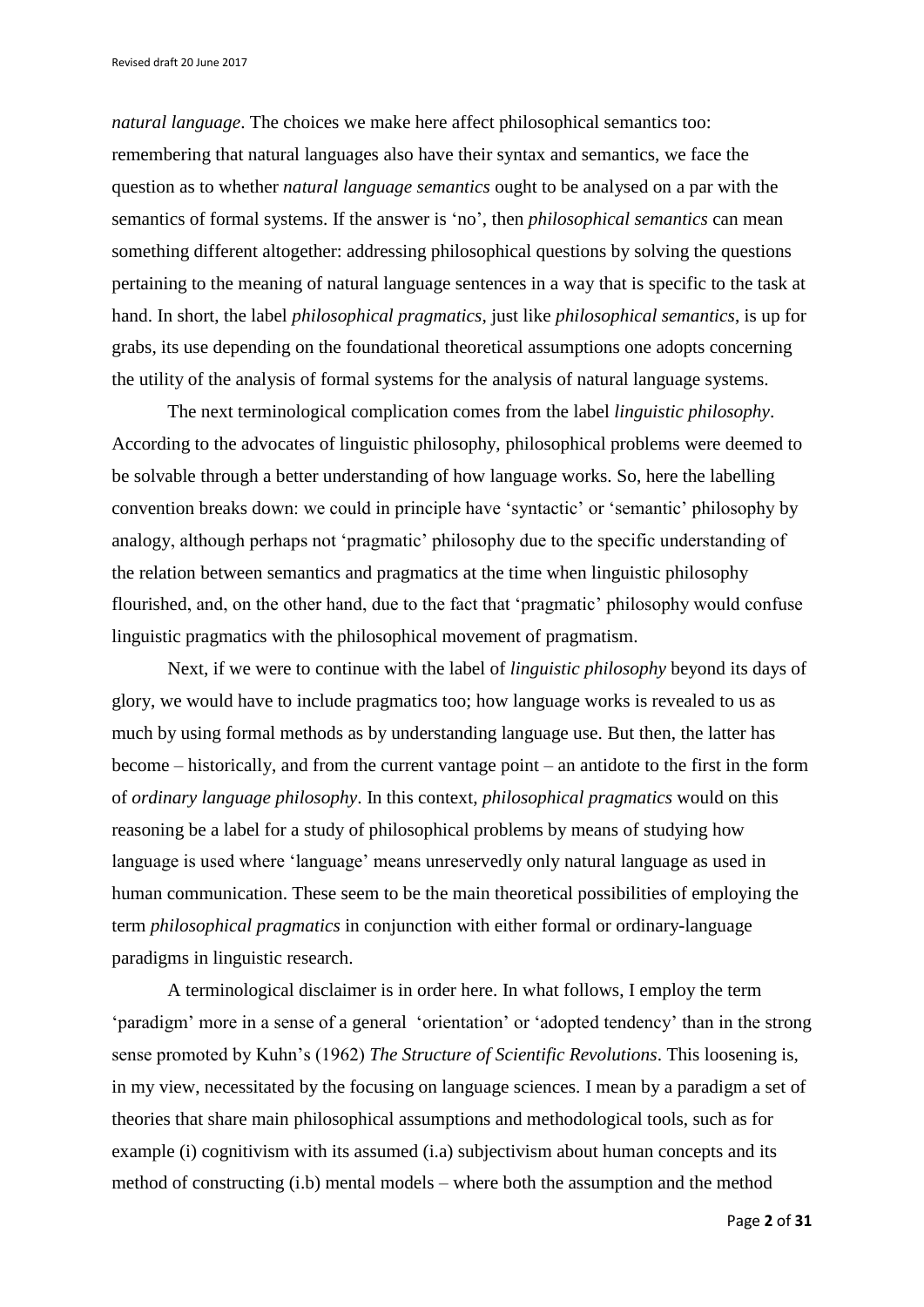subsume a range of specific different theories and constructs such as for example *cognitive semantics* with its *idealized cognitive models*, or (ii) formal semantics, with its assumed (ii.a) objectivism and the method employing (ii.b) truth conditions, possible worlds and models understood as formal equivalents of these worlds. Just as Kuhnian paradigms correspond to periods of normal science separated by scientific revolutions, my language-science-driven paradigms correspond to periods of normal science (normal development of an orientation) followed by a scientific revolution. Cognitivists' reaction to truth-conditional semantics on the dimensions of (i.a-i.b) and (ii.a-ii.b) above is an example, and so is Chomskyan revolution in the understanding of grammar. But while Kuhn emphasises the incommensurability of paradigms on the dimensions of methods, observation (world view), and theoretical terms, in what follows I stress the importance of the possibility of, so to speak, 'positively eclectic' paradigms. For such a construal it will be essential that a paradigm can draw on aspects of extant rival paradigms. Put simply, on this construal, for example, the next generation of cognitive semantics can make use of truth conditions as its tool, as long as some relevant assumptions are adjusted.<sup>3</sup>

Returning to the topic of pragmatics and philosophy, *philosophical pragmatics*, defined as above, where the objectives are provided by philosophy and methods by language analysis, does not yet exhaust our field of enquiry which is the mutual relevance of pragmatics and philosophy. We have to address the outstanding question of the relevance of philosophy for pragmatic theory. To do so, we have to move one level up, to defining and delimiting *pragmatic theory* itself. *Pragmatic theory* concerns itself with theories and generalizations about language use, aiming at a satisfactory level of explanatory adequacy and predictive power. It also has to address the question of universalism and cross-cultural variation and either limit its explanations to particular natural languages in their particular sociocultural context, or embrace universalism about discourse meaning. Theories of linguistic politeness or irony are good examples of the necessity of such choices. Next, philosophy comes in the form of metaphysical, epistemological, or ethical considerations, or in the form of *philosophy of language* – or a combination of thereof, like, for example, in the case of metaethics where philosophy of language and ethics meet. An example of such an enquiry would be defining and delimiting lying, asking such questions as its differentiation

<sup>&</sup>lt;sup>3</sup> This weakening of the concept of a paradigm may appear contentious but ample research on the essence of, for example, Chomskyan revolution, demonstrates its utility. Thank you to an anonymous reviewer for pointing this out.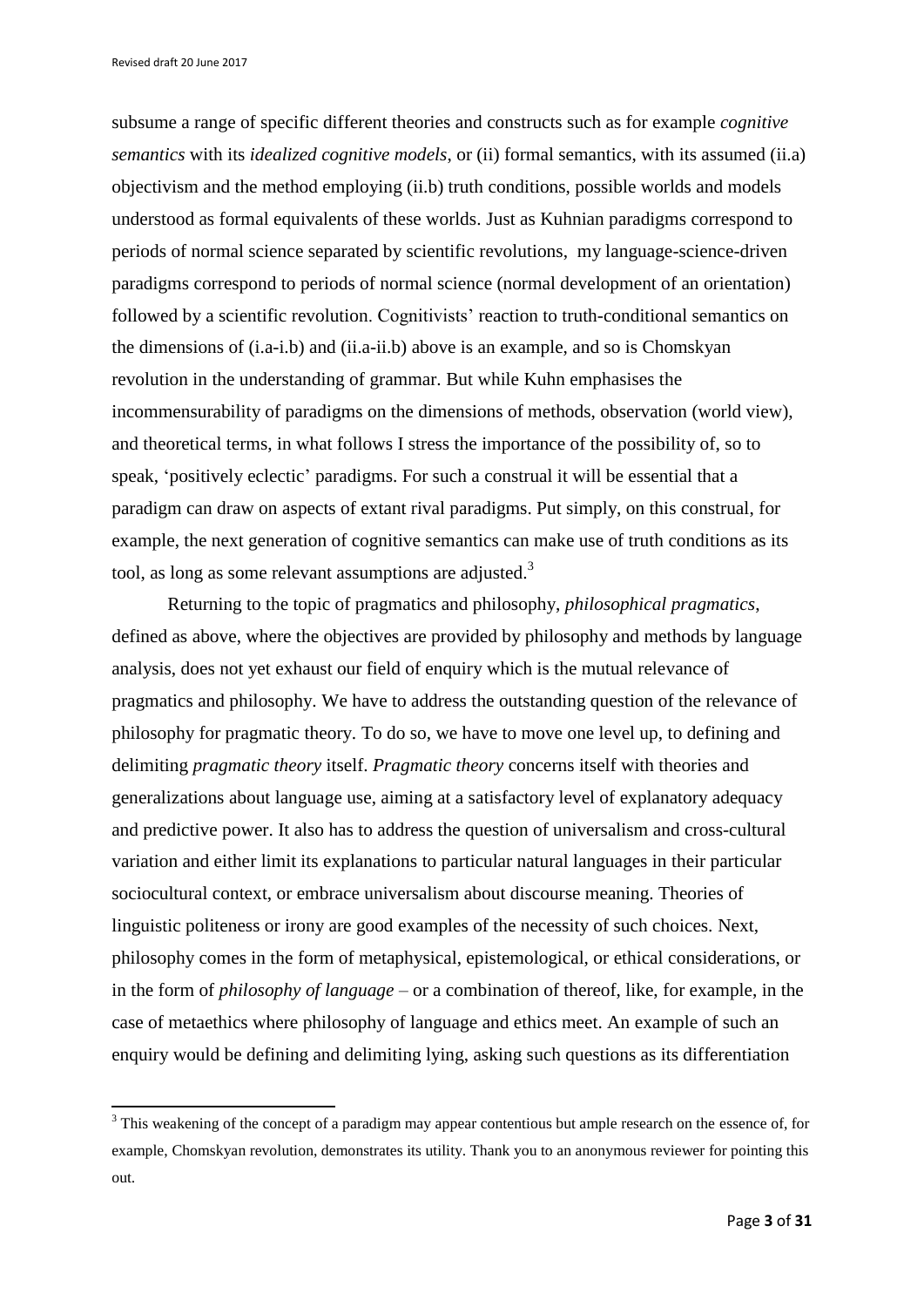from misleading and the significance of the intention to deceive as pursued in Saul (2012). In what follows, I shall not venture into the associations with metaphysics, epistemology and ethics as these are tangential to pragmatic theory itself. Next, *philosophy of language*, in spite of being a core player here, is not a useful category in our pursuit of the 'pragmatics vis-a-vis philosophy' question in that the way in which it is defined testifies to the fragmentation, eclecticism and also a degree of arbitrariness with which the term is applied. In the most general terms, it concerns itself with problems and puzzles about meaning, such as how reference in language works, whether natural languages have compositional semantics, how truth and meaning are related as their mutual explanantia, what uses acts of communication can be put to and how, or whether the literal/nonliteral distinction is sufficiently well theoretically and empirically motivated. All these are questions about the devices of the language system that can be put to use in discourse. However, here the chase takes us back to the beginning. As such, *philosophy of language* naturally evolves into *philosophical semantics* on the one hand, where these questions guide, say, formal semantic theories, and *philosophical pragmatics* on the other, where such questions guide theories of language use. (To repeat, philosophical logic remains in the picture as long as, and to the extent that, philosophical natural language semantics remains parallel to philosophical semantics of formal languages of logic.)

On the other hand, arguably, understanding how natural language is used *leads* not only to better understanding of philosophical concepts such as reference, existence, quantification, or modality, but it also *makes use* of the understanding of these. In a nutshell, to use a simpler analogy, just as philosophers use meaning to understand truth, linguists use truth to understand meaning. It follows that when discussing prospects and problems for 'pragmatics and philosophy', one has to take each of them as an explanans as well as an explanandum for the other. The interrelation between pragmatics and philosophy understood in this way, as symmetrical and bi-directional, is the topic of what follows. At the same time, bearing these relations in mind, I shall approach the interrelation from the perspective of the interests of a *philosopher of language* rather than, say, a linguistic philosopher. That is to say, I shall focus on the nature of meaning in language use for the sake of understanding language use itself, as opposed to using it as a tool for achieving some other aims. As such, now making full use of the liberal label 'philosophy of language', I define *theoretical pragmatics* as a branch of (broadly understood, as above) philosophy of language: an enquiry into the nature of meaning in natural language discourse, its dependence on context, and its relation to the mind on the one hand, and the world on the other. It subsumes philosophical pragmatics,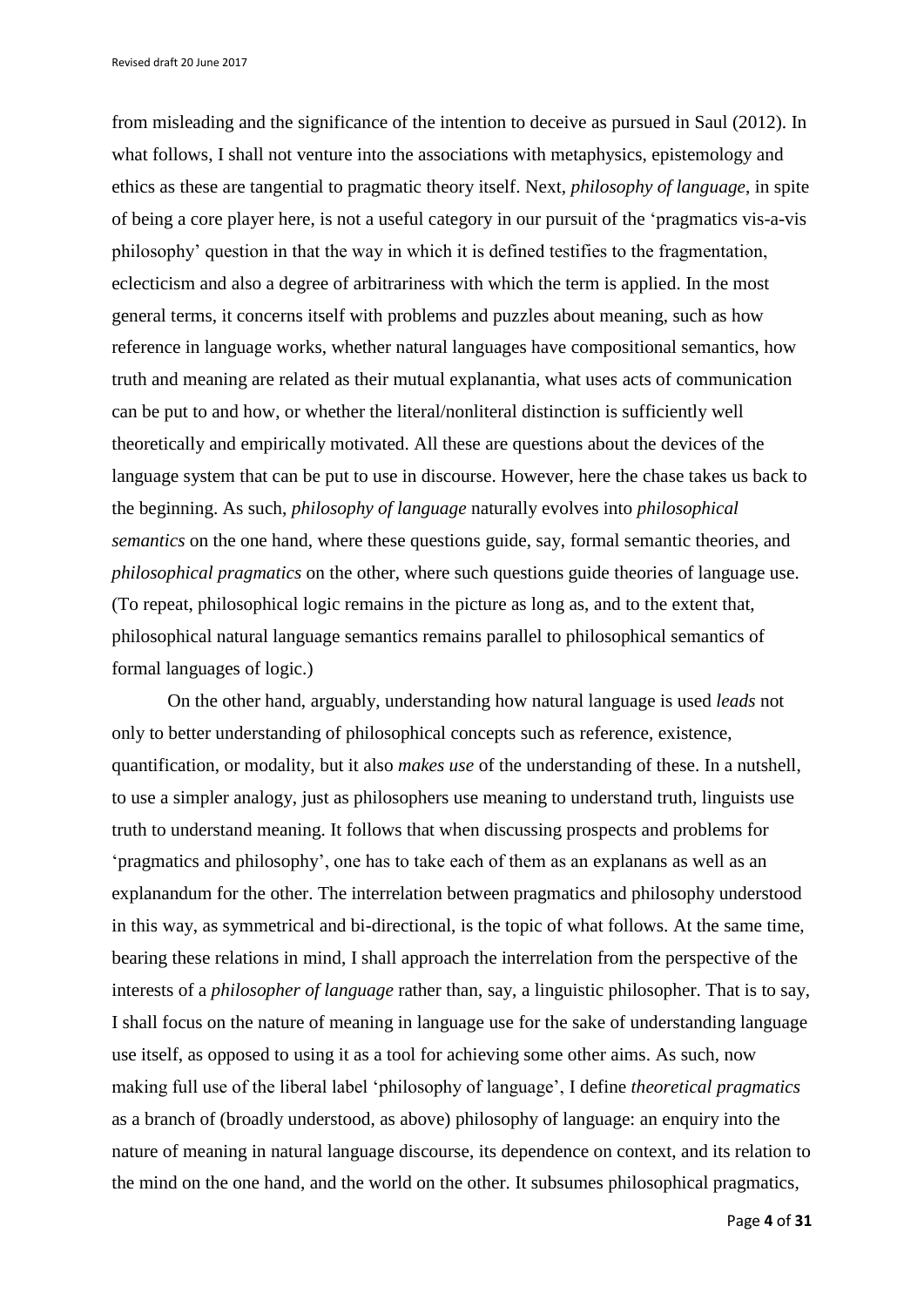in principle on both of its senses identified here, but it also allows for the opposite direction in defining the objects and the methods. To recap, since *philosophical pragmatics* is an already reserved term (and so is, as goes without saying, *pragmatic philosophy*), and *philosophy of pragmatics* means an enterprise of a higher level, as part of *metapragmatics*, none of these extant labels can be adopted to pursue my title question. Instead, what we need is *theoretical pragmatics* seen from the perspective of the goals of *philosophy of language* at large.<sup>4</sup>Such a construct will then allow us to capture the bi-directional relation between pragmatics and philosophy.

In what follows I shall use the label pragmatics $_{\text{PPL}}$  as an abbreviation for theoretical pragmatics (P) as a branch of philosophy of language (PL) that concerns itself with meaning in natural language discourse and its relation to the mind and the world. I am aware that labels such as 'post-Gricean pragmatics' or 'Anglo-American pragmatics', or even 'classical pragmatics' (Korta and Perry 2015) have been applied to cover a similar range of questions, as distinguished from, say, 'continental (European) pragmatics', 'empirical pragmatics', or 'sociopragmatics', but none of these applies to the entirety of the domain I want to cover. I discuss some current seminal problems addressed within pragmatics<sub>PPL</sub> and assess emerging future prospects.

#### 1.2. Problems and Questions

**.** 

Towards the approaching end of the second decade of the  $21<sup>st</sup>$  century it is time to attempt to address future prospects of the trends in the philosophy of language that about seventy years ago gave foundations to what we can now call theoretical pragmatics – or, as above, pragmatics<sub>PPL</sub>. On the one hand, ordinary language philosophy pushed the boundaries of the understanding of meaning and language beyond those set out by adopting, and adapting, the analyses of formal languages of logic, and on the other, modern formal, truth-conditional analyses pushed the boundaries towards (and beyond) recognising (i) the dynamic nature of natural language meaning and (ii) the essential and ineliminable role of context. As a result, we have been privy to the progressing contextualism that was fuelled, in its early phase, on

<sup>4</sup>*Philosophy of pragmatics* can be defined by analogy to *philosophy of linguistics*: 'Philosophy of linguistics is the philosophy of science as applied to linguistics. This differentiates it sharply from the philosophy of language, traditionally concerned with matters of meaning and reference.' Scholz (2011: 1). On *philosophy of language* vs. *linguistic philosophy* vs. *philosophy of linguistics* see also Jaszczolt 2015.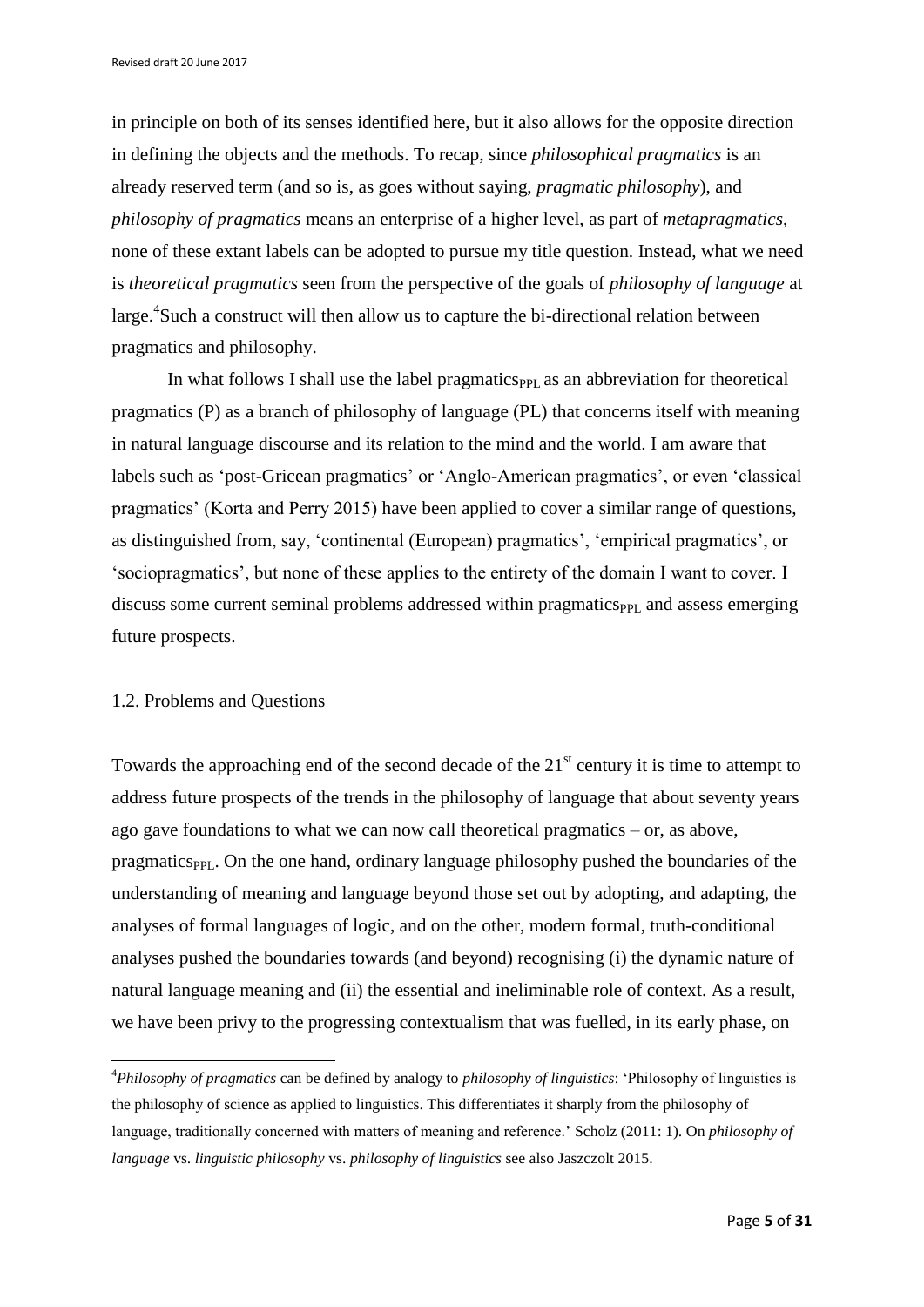the one hand by late Wittgenstein's, Austin's and Searle's preoccupation with language use, and on the other by the various attempts to save truth-conditional semantics by Grice, the post-Griceans (Atlas, Kempson, Horn, Levinson, Recanati, Sperber, Wilson, Carston, Jaszczolt, among others), and representatives of dynamic approaches to meaning (Kamp, Groenendijk and Stokhof, and more recently Asher, Zeevat, Dekker, Aloni, among others). In the remainder of the paper I address three main questions that I consider to be of particular interest for the state of the art of pragmatics $_{\text{PPL}}$ :

- $[1]$  How is pragmatics<sub>PPL</sub> to be delimited?
- [2] How do pragmatic solutions to questions about meaning fare vis-à-vis syntactic solutions? Is there a pattern emerging?

and, relatedly,

[3] What are the future prospects for pragmatics  $_{\rm PPL}$  in theories of natural language meaning?

Only having addressed these, and some other, questions, can we ask questions about comparisons with other paradigms and methods such as why the study of meaning in language use has not gone the whole hog to constitute part of empirical science and employ experimental, big-data-driven, neuroimaging-driven or other strictly scientific methods. The answers to [1]-[3] that we give in Sections 2.1, 2.2 and 3 secure an important place both for (a) philosophical argumentation as a method and for (b) philosophy of language use as a subject matter: the first in pragmatics proper and the latter in metapragmatics.

2. The Provenance of Meaning: Putting Language in Its Place

2.1. The Semantics of Acts of Communication?

'Meaning is what essence becomes when it is divorced from the object of reference and wedded to the word', as Quine (1951: 40) famously said in his 'Two dogmas of empiricism', invoking Aristotle's idea of essences of things. Essences belong with things, while meanings belong with linguistic expressions. By the end of this section I will have argued that not only does meaning have to be divorced from the word and wedded back to the world, but it also has to be bigamously wedded to the mind. Neither marriage will, however, be based on trust and faithfulness. In other words, if we are to harness meaning, the meaning we want to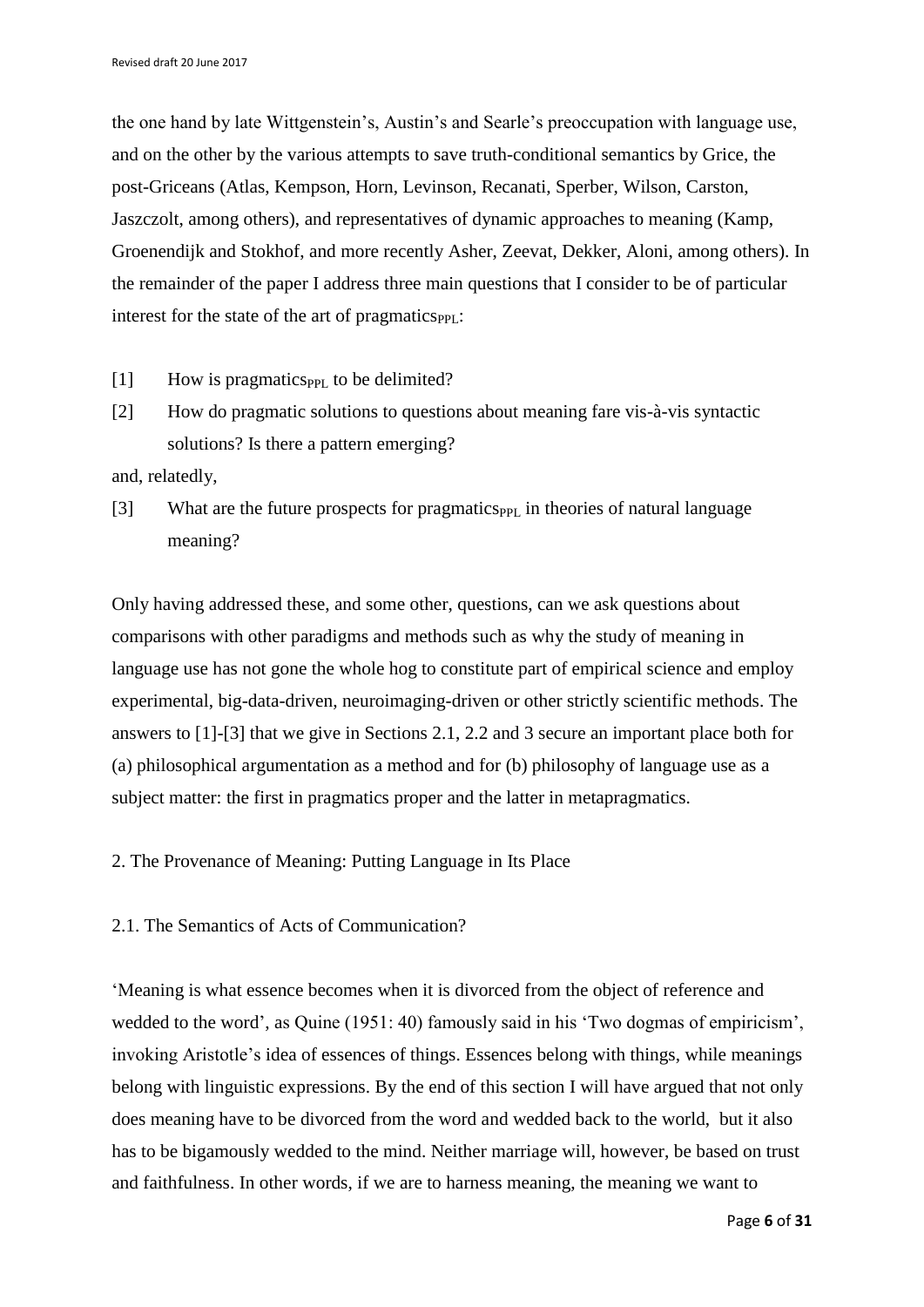$\overline{\phantom{a}}$ 

pursue is not only *not* the meaning of words or sentences as formal semanticists have it, but it is not the meaning of speech acts either. It is a kind of meaning sought on the level of mental states and, derivatively, acts of communication. On this level, the direct/indirect distinction plays absolutely no role, and neither does the distinction between what is conveyed by linguistic and what by non-linguistic means. More directly, I will end up advocating yet another unorthodox wedding: that of the formal methods of truth-conditional semantics with the object of study of cognitive linguistics. The role of context in such a merger goes far beyond that assumed, for example, in post-Gricean contextualism or in dynamic semantics: pragmatics does not *intrude* in truth conditions but *dictates* truth conditions. The main reason (and the main premise of the argument at the same time) is that the composition of meaning takes place on the level of mental acts as constituent parts of, or at least inseparable aspects of, acts of communication and only derivatively applies to natural-language sentences. What follows is that the logical form of sentences ought not to be regarded as the starting point of the enquiry about meaning, to which we then add enrichments, modulations, and implicatures, but rather as one of its end-points: natural language constructions inherit some remnants of compositionality but, as intensional contexts best demonstrate, they do not exhibit it properly and *en masse* – unless we force them to do so by theoretical tricks, adding to natural language semantics some constituents or postulates that have no good independent justification. 5

First, one of the fundamental questions for any theory of meaning is the selection and delimitation of its object of study. There has been a lot of confusion in the history of the philosophy of language, probably best exemplified in endless discussions on the meaning of intensional constructions such as propositional attitude reports, over the selection of the correct object of analysis: a (Russellian) sentence, a (Strawsonian) statement, a (Gricean, among others) utterance, a (post-Gricean, among others) mental state, or even, more recently, an aspect of the sentence that constitutes the *question under discussion* (QUD, e.g. Roberts 2004, and independently for propositional attitudes, and founded on Goodman's aboutness, Atlas 2016).<sup>6</sup> As Atlas (2016: 14) aptly points out, '[i]t will help little to formalize our

<sup>&</sup>lt;sup>5</sup> See, for example, various versions of unarticulated constituents, hidden indexicals, modes of presentation, variadic function, functional categories for contextual restriction, and other theoretical constructs. Details of the corresponding theories are not relevant for my current purpose.

<sup>&</sup>lt;sup>6</sup> The relation between the phenomenological concept of intentionality (aboutness) and discursive aboutness captured by QUD is reminiscent of Searle's double level of intentionality. According to Searle (1983: 27-28; 165-166), the mind imposes on linguistic expressions the property of being *about* something. So, speech acts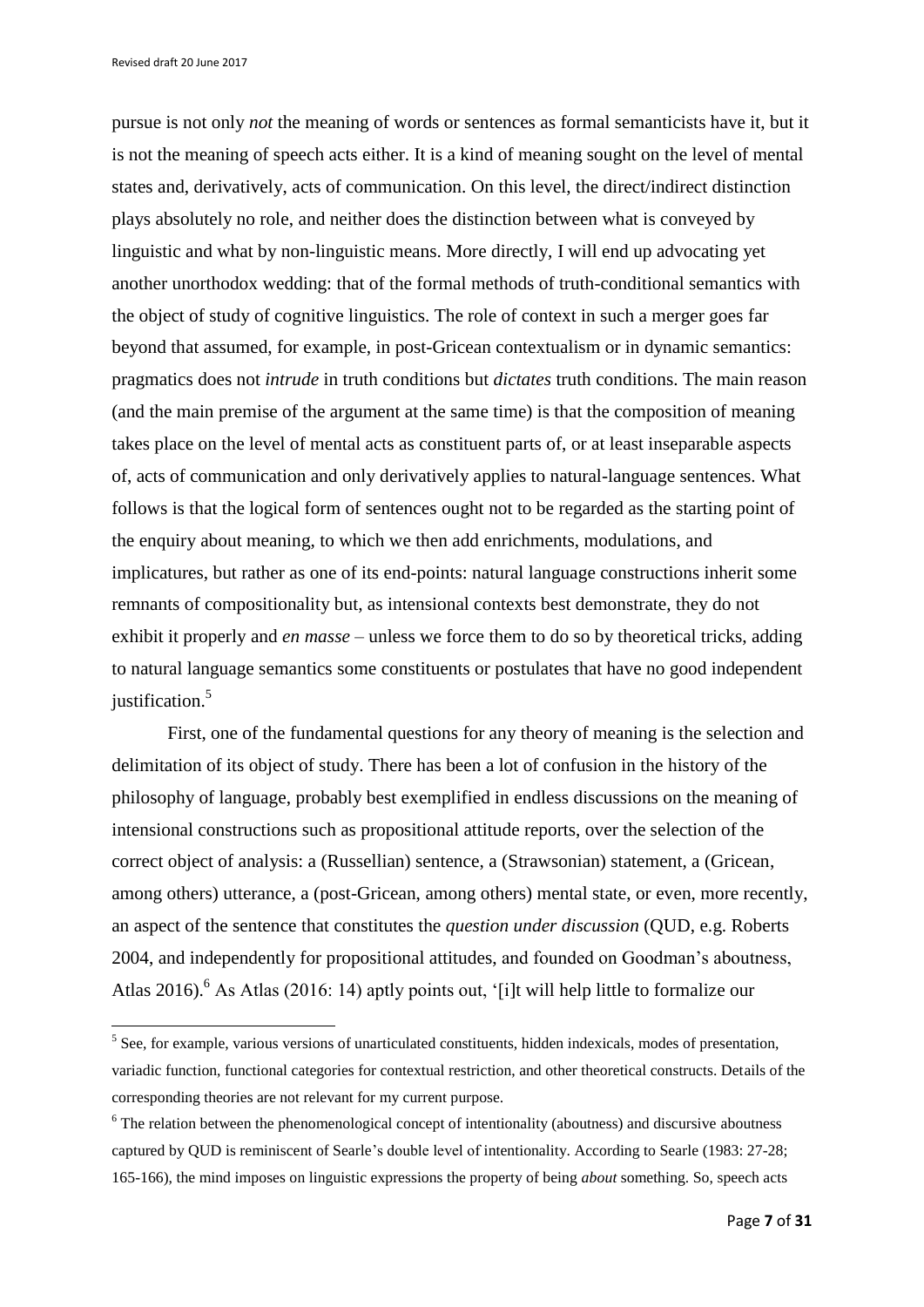ordinary psychological language, if one is formalizing a misunderstanding of the relationship between THE LANGUAGE of the psychological attributions and THE MENTAL CONTENTS of the psychological states as conceived in our ordinary conceptual scheme'. Formalizing the understanding of intensional contexts achieves neither the aim of giving the formal semantics of sentences nor the aim of formalizing the meaning of intended messages.

Now, if the truth-conditional theory of meaning we are interested in is a theory of *discourse meaning*, then, arguably, what we model is the mental state that is expressed through a language but also through a context, in a given situation of discourse, with its common ground for conveying the message in precisely the form in which it was conveyed. Arguably, the theory of discourse meaning we need here is to be dynamic in the sense called by Rothschild and Yalcin (2016) 'compositional dynamicness': semantic values of sentences are context-change potentials. The composition of meaning is dynamic: a state in a conversation is mapped onto a new state when context changes – the fact that has its parallel in the incremental nature of discourse interpretation and that gave foundation to pragmaticsrich approaches to discourse meaning in which semantic values of sentences are such context-change potentials. Here we have(i) Discourse Representation Theory (DRT, Kamp and Reyle 1993) and its derivatives such as Asher and Lascarides' (2003) Segmented Discourse Representation Theory (SDRT), or, with non-sentential compositionality, Jaszczolt's (2005) Default Semantics (DS); (ii) File-Change Semantics (Heim 1988); and (iii) Dynamic Predicate Logic (DPL, Groenendijk and Stokhof 1991).

Rothschild and Yalcin stress that formalizing pragmatics can also be achieved through different understanding of dynamicness where the mapping from sentences to context-change potentials requires two-dimensional but static semantics: semantics provides a propositional concept that is then 'made into' a proposition with the help of a context. This is captured in Stalnaker's (1978) idea of assertion or Kaplan's (1989) character/content distinction. We will not go into detail of what dynamicness can mean in various attempts to formalize pragmatics. Suffice it to say that since the late 1970s there have been many different theories proposed whose aim was to arrive at a formal theory of meaning of discourse that would account for such thorny phenomena as indexical resolution, cross-sentential anaphora, cross-sentential

have intentionality that is *derived* from their mental correlates which have it *intrinsically.* Alternatively, Jaszczolt (1999: 104-111) argues that the traditional Husserlian (Husserl 1900-01) view of intentionality is to be preferred, according to which there is only one level of intentionality; linguistic expressions are vehicles through which mental acts can be externalised and as such they share their intentionality. The information structure on which QUD-based semantics is founded takes aboutness one step further.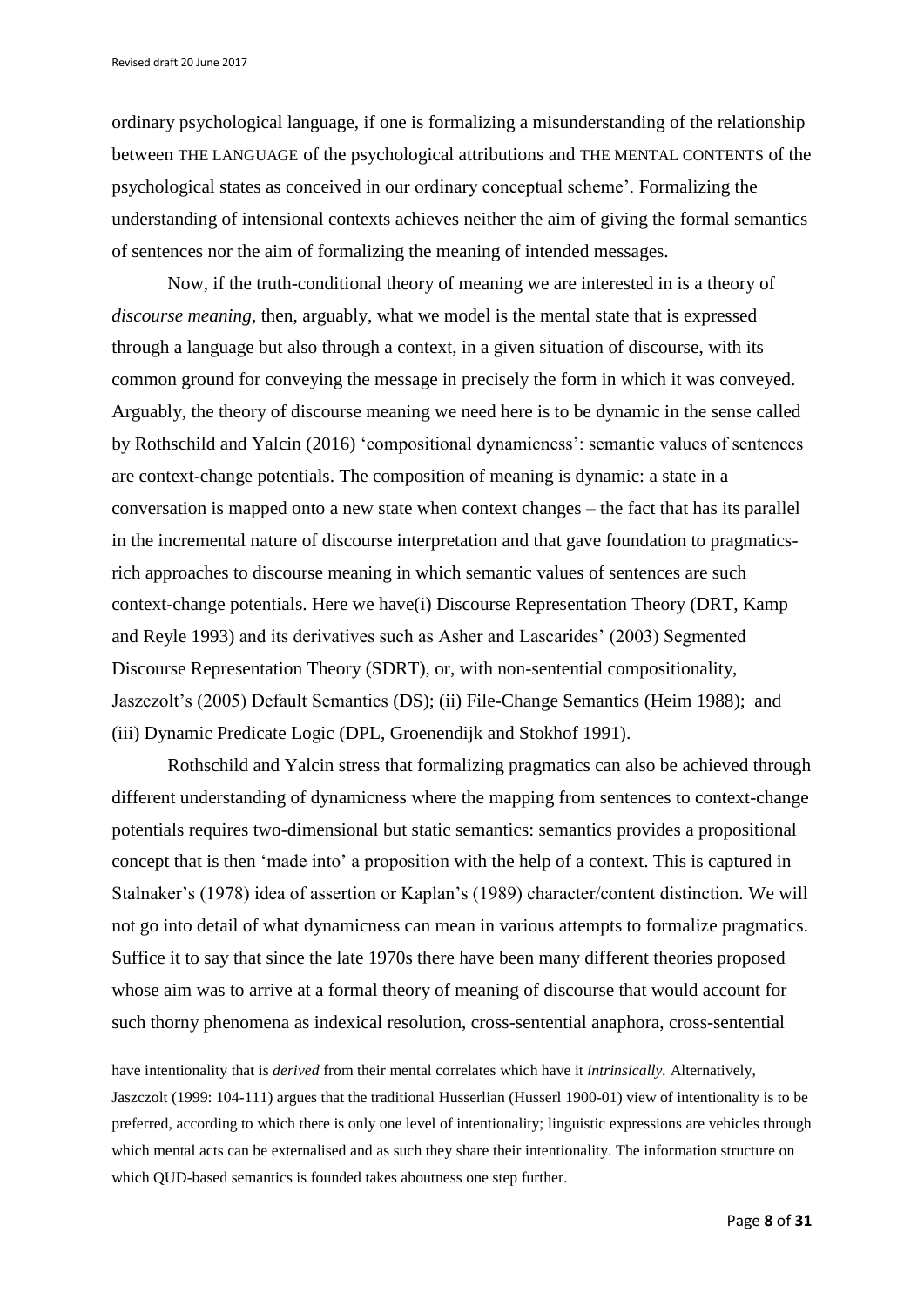**.** 

bridging, or presupposition and presupposition projection. There have also been different views since then on the need for representationalism.<sup>7</sup> When we add to this various kinds of modification of sentence meaning that have to be accounted for before we reach the intended speaker meaning, the scope of formalization of pragmatics becomes complete: we move from sentences (and in reality, often sentential fragments that cannot be handled as syntactic ellipsis<sup>8</sup>) to primary intended speech acts with their all-important illocutionary forces. In short, not much hinges on the preference for a particular style of dynamicness: what matters is the fact that pragmatics is crucial to formal representations of meaning and as such ought to advocate mental states as the proper object of analysis and lead to semantic representations that have the status of mental representations.

In order to model mental states, however, one has to *start* with mental states and look for various ways in which they are externalised in discourse. To repeat, starting with a sentence and enhancing its logical form with contextually derived adornments, known in the literature as enrichment, fleshing out, development of the logical form, modulation, and so forth, will not produce the required results because not all information contributed by such sources pertains to such adornments of the logical form. In fact, bearing in mind the crossculturally attested human propensity to speak indirectly, traced to a variety of reasons discussed at length in sociopragmatics, such adornments rarely suffice.

Default Semantics (Jaszczolt 2005, 2010), which has been developed by a group of researchers in Cambridge since the 1990s, is a dynamic semantic theory that models such *primary intended meaning*. Primary meaning is understood there as the main message intended by a model speaker and recovered by a model addressee, and as such it can correspond to the meaning of the sentence, the meaning of the sentence enhanced with information from context, or, very often, some other intended proposition conveyed indirectly. In search for primary meaning, discourse interactants employ various sources of information and various corresponding processes of interpretation that are available to them. So, Default Semantics does not model the meaning of sentences, neither does it model the

<sup>&</sup>lt;sup>7</sup> Cf. 'If any two syntactically distinct expressions are associated with the same (independently specified) meaning, and, yet, play a different role in the explanation of certain semantic facts, then the explanation of these facts is (strongly) representational.' Dekker (2000: 295).

<sup>&</sup>lt;sup>8</sup> For pragmatic accounts of sentence fragments see e.g. Stainton 2006; Savva 2017.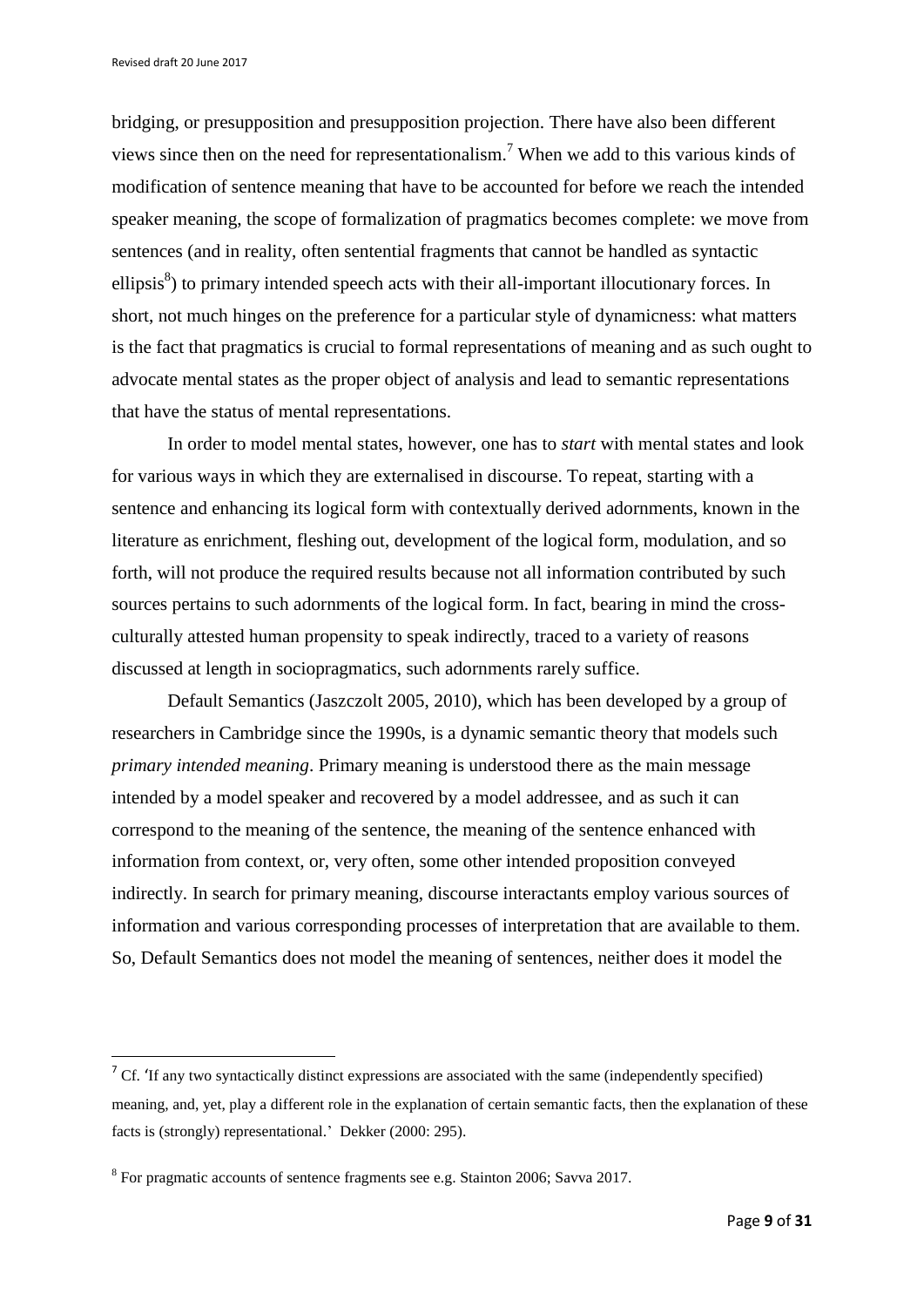meaning of sentences in context. It models the main meaning that is conveyed jointly by the available linguistic and non-linguistic devices.<sup>9</sup>It is a semantics of acts of communication.

Functionalism of this kind seems to be currently 'in the air'. For example, the move away from sentences also affects semantics in generative grammar. Schiffer (2015) asks a highly theory-driven question that is pertinent for us for reasons that are not theory-driven. He asks what semantic theory would have to be like to constitute the semantic component of a generative grammar – all on the assumption that generative grammar is required to understand a sentence of a natural language in that it generates syntactic structures for that sentence, together with a phonological and sematic interpretation. Different versions of Chomsky's program put it somewhat differently, but the gist is this: semantics, if at all discernible, must be internal to grammar.

First, Montague model-theoretic, truth-conditional, possible-worlds semantics is rejected as a candidate because '[t]rying to theorize about sentence meaning without considering the very intimate connection between sentence-meaning and speaker-meaning is like trying to understand the properties of a hammer without knowing what hammers are for' (Schiffer 2015: 75). This analogy, reminiscent of Chomsky (2013), is well justified even in the context of the new developments in the Montagovian program. Although problems with first-person reference or with speaker's lack of knowledge for property-assignment mentioned by Schiffer can in fact both be solved in, so to speak, 'pragmatics within semantics' that more recent Montagovian semantic theories allow, theories such as DRT or SDRT do not move far beyond what we called above sentence enhancement in that sentence meaning 'constrains' speaker meaning and as such constitutes the matrix on which semantic representations are founded, allowing for the addition of reference resolution or presuppositions to this matrix.

But what this shows is that one has to go even further. Semantics cannot be understood as syntax-internal, as on Schiffer's Chomskyan assumption, neither can it mirror

<sup>9</sup>Ariel (e.g. 2002, 2016; Sternau et al. 2015) adopts a similar unit of enquiry, likens it to the DS-theoretic *primary meaning*, but calls it a *privileged interactional interpretation*. Differences, such as her claim that explicit meanings enjoy greater prominence (Ariel 2016: 1, 4), not supported by the DS-theoretic enquiries (see e.g. Jaszczolt 2005, 2010, 2016 on the importance and associated frequency of communicating indirectly) are tangential to our current concern. Suffice it to say that the difference may be associated with the fact that a *privileged interactional interpretation* is not a normative construct (see Ariel 2016, fn 20). On the other hand, intuitively, the lack of its normative status ought to strengthen, not weaken, the flexibility of admitting indirect meanings as primary. But, as I said, this is a topic for another occasion.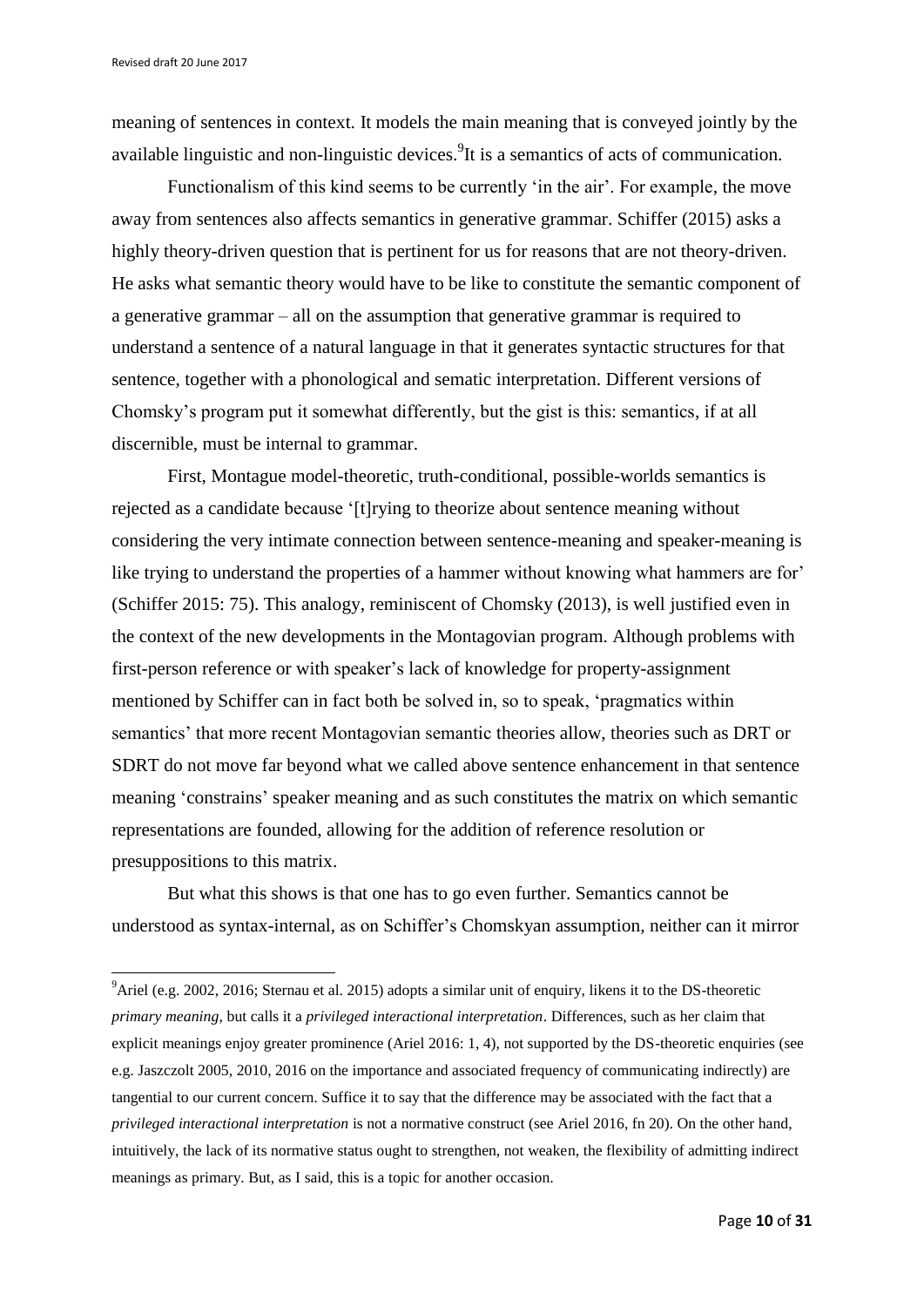syntax, as in the Montagovian program. It needs to be not only dynamic à la DRT but also take a further big step in the direction of speech acts by modelling the primary meaning of such speech acts, independently of its relation to the logical form of the sentence and the degree of influence that indexical resolution, proposition completion, unconstrained contextual modification (a.k.a. expansion, development of the logical form, enrichment, modulation, and so forth – what we earlier called 'enhancement'), and other context-driven processes may exert. It can still make use of model theory, possible worlds and truth conditions in that, arguably, these are the most effective tools to date to represent meaning, but it has to do so on the level of the mental representations associated with the speech act, at the same time founded on the effect this speech act is intended to have on reality (or, what Searle and Vanderveken (1985) popularised as a 'direction of fit'). Default Semantics briefly introduced above is one such theory. So, when Schiffer tentatively proposes that the 'best bet' for generative grammar is a semantics of the speech-act-based content, this semantics is in fact already there. In addition, it is in fact founded on the dynamic approaches that have been advanced since the 1990s that avail themselves of the Montagovian tools of possible worlds, truth conditions and models.

All that is needed to take this final necessary step towards speech acts is overruling the syntactic constraint so that primary, but at the same time indirectly communicated, meaning could be represented on a par with directly communicated primary meaning. As various analyses in Default Semantics testify, the step is not as awesome as it may seem. And it is even simpler to implement as we strip the argument of the theoretical burden of immersing semantics in generative grammar and ask instead a (largely) theoretically unconstrained question: What would semantics have to be like to fit the requirement of being a theory that explains the meaning of natural language sentences? Or, even better: What would semantics have to be like to fit the requirement of being a theory that explains meaning in natural language? Here we free the theory of meaning from the concomitant of the syntactic constraint, namely adopting the sentence as the unit of analysis of meaning. More importantly still, we don't even have to move from types to tokens to do that: utterances themselves become types when associated with situation types. We analyse them in conjunction with other sources of information in discourse and afford such a merger with a compositional semantics. Or, even better still: we opt for strings of utterances that constitute discourses. This is an achievable goal when we introduce instead a different restriction, namely that a theory of meaning ought to concern itself only with rational, generalizable conversational behaviour, where background assumptions are sufficiently well calibrated to

Page **11** of **31**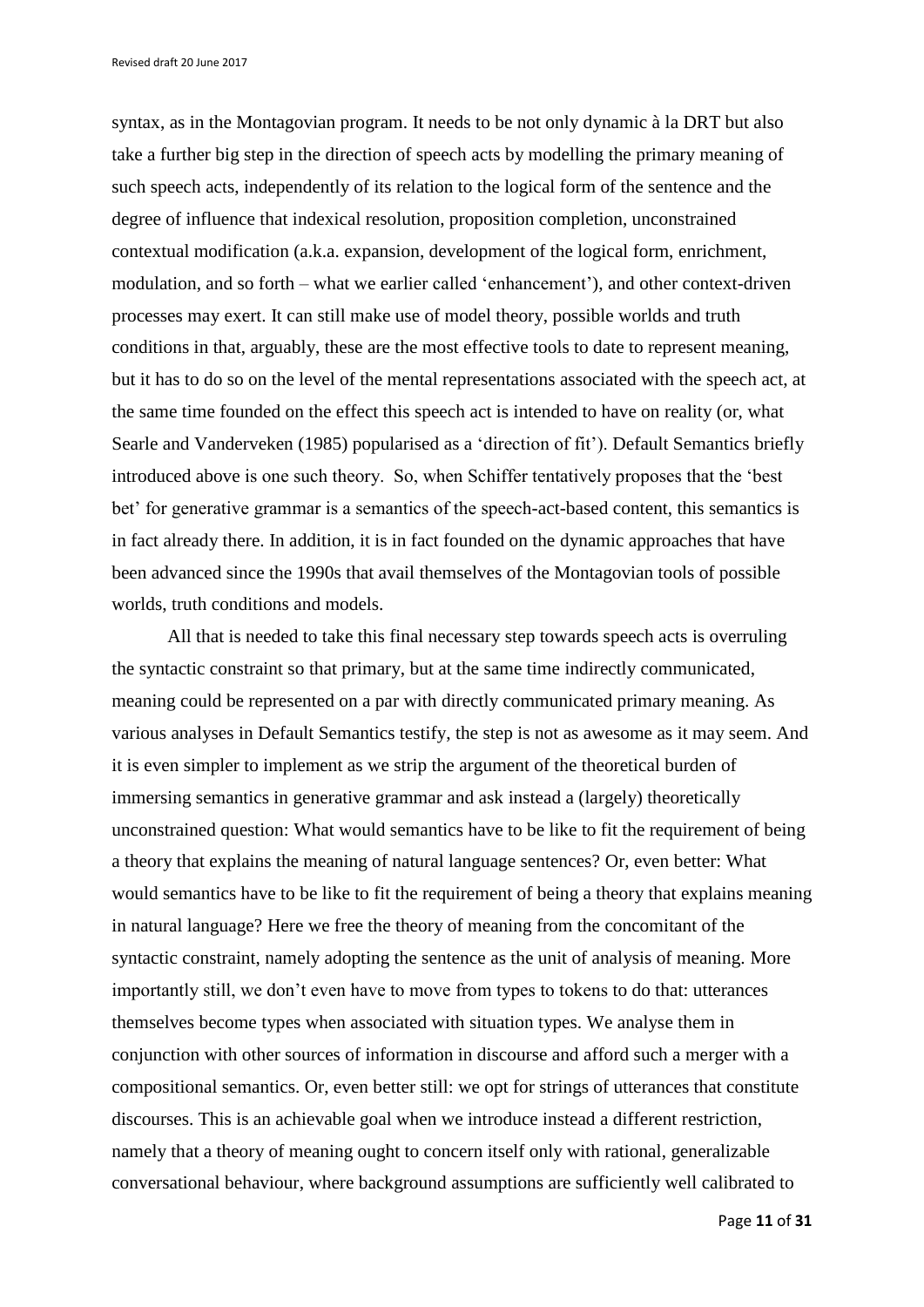allow for the correct recovery of the intended meaning –within the bounds of what matters for communication to continue. This Gricean assumption is necessary for the theory to be compositional and normative; to have predictive power.

Needless to say, the radical contextualist program so understood, where by 'radical' we mean, somewhat non-standardly, a radical, function-driven departure from the syntaxdriven theory of meaning, by definition denies the need for generalizations founded on units of the language system.<sup>10</sup> To illustrate, let us consider Schiffer (2015: 78) again:

...to know the meaning of a sentence  $\sigma$  is for there to be a type of speech-act A and a form of content  $\Psi$  such that one knows that in a literal and unembedded utterance of  $\sigma$ the speaker is performing an act of kind A whose content is of form Ψ.'

To repeat, this proposal takes us some way towards a speech-act based compositional theory of meaning but it does not take us sufficiently far. It smacks of a resurrection of the performative hypothesis where a lot of faith was placed in generalizing over expression types in the hope of finding an adequate typology of speech acts on the one hand, and a reliable form-illocutionary force correlation on the other, extending even to the rather ill-conceived project of the search for a force-based classification of the English verbs.<sup>11</sup> Sentences are not mapped onto such speech-act types; it is an illusion and wishful thinking based on made-up and largely context-free examples that inadvertently make one purport that they do exhibit such a mapping. Instead of the search for this will-o'-the-wisp , it is more empirically justified, and theoretically powerful, to embrace compositionality on the level of the merger of information coming from all available linguistic and non-linguistic sources and model speech acts as they function in such mergers – with due prominence given to the universal human propensity to communicate indirectly. It is an all too well entrenched and all too long endured myth that semantic representation has to be controlled by the syntactic representation of the sentence: the meaning of the speech act relies on the syntactic form of its sentence but it need not be hampered by it. It relies on it just like climbing may rely on a ladder – a tool that we can discard when we get to the top (unless one is a grammarian who wants to get down again).

<sup>&</sup>lt;sup>10</sup> 'Radical' is a gradable qualifier. The label 'radical contextualism' as used in Default Semantics and as adopted here refers to a version of contextualism that is more 'radical' in its departure from grammar-driven meaning than Recanati's radical contextualism.

 $11$  The details of the particular views do not contribute to my current argument.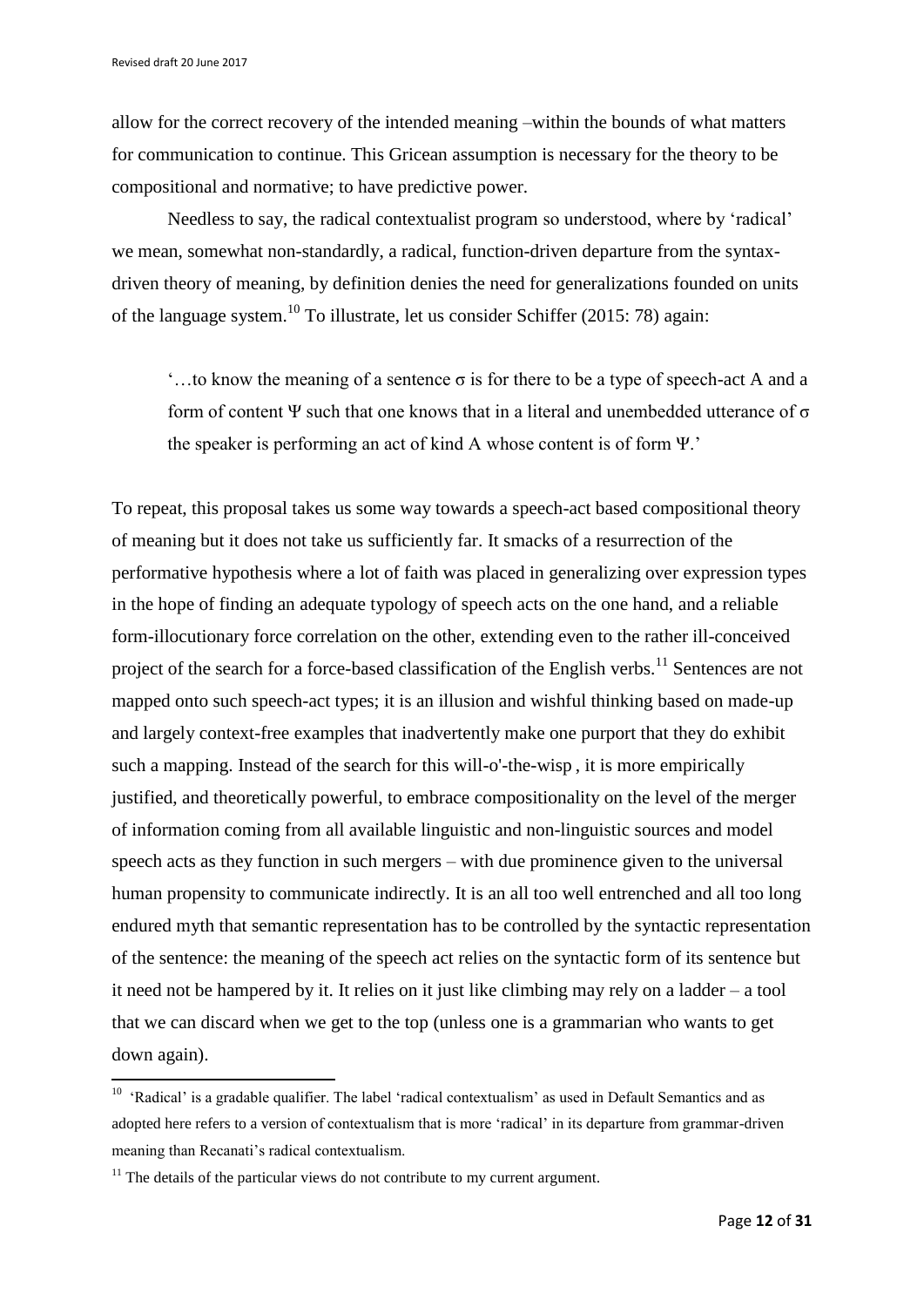$\overline{\phantom{a}}$ 

In other words, in the radically contextualist approach to meaning advocated here, compositionality is predicated of the level of conceptual structures (called in Default Semantics (Jaszczolt, e.g. 2005, 2010, 2016) merger representations. The approach has its roots in Recanati's (e.g. 2004) pragmatic, interactive compositionality but goes a little further beyond top-down modulation of the logical form of the sentence to primary intended meaning proper, irrespective of its relation to sentence structure. At present compositionality so conceived has the status of (i) a methodological assumption, arguably necessary for any theory of meaning (Groenendijk and Stokhof (1991) and, at best, (ii) an empirical assumption about human languages (Szabó 2000). It is still a task for future research to provide algorithms for meaning in discourse interaction – and it is not an easy task, considering the diversity of sources of information about meaning, the diversity of processes through which it is recovered (or even co-constructed in discourse), as well as the diversity of types of interaction of these processes. But the foundations are already there, and the core advantage speaks strongly in its favour: we no longer seek compositionality on the level of meaning which clearly does not exhibit it on its own, namely natural language structures, but assume it where it truly resides.<sup>12</sup>

#### 2.2. Syntax, Pragmatics, or 'Hardly the Stuff of Theories'?

Arguably, most of the 'big questions' for pragmatics $_{\rm PPL}$  arise on the syntax-pragmatics boundary in that a phenomenon or construction whose meaning is in need of an explanation, such as quantifier domain restriction, scalar implicatures, propositional radicals (complete sentences that do not correspond to complete propositions, see Bach 1994), sentence fragments, adjective-noun combinations, predicate adicity, semantic effect of information structure, and many others, give rise to a search for solutions either in sentence structure or in language use. For example, quantifier domain restriction famously led to a proposal that a node in the sentence structure is 'co-habited' by a noun and some information from context (Stanley and Szabó 2000), but also to solutions from free (syntactically unconstrained)

 $12$  Compositionality 'kicked up', so to speak, to the level of such a merger is still conceived of as a recursive function of the meaning of its parts. The route to a formal account of such composition is through computational corpus linguistics or neuroimaging. What we have so far is the theoretical semantic foundation, proposing, to repeat, the types of sources, processes, and some insight into the composition process through a variable unit of analysis called 'fluid character' whose length is established in the dynamic process of meaning construction. See Jaszczolt 2005, 2010, or 2016 for details.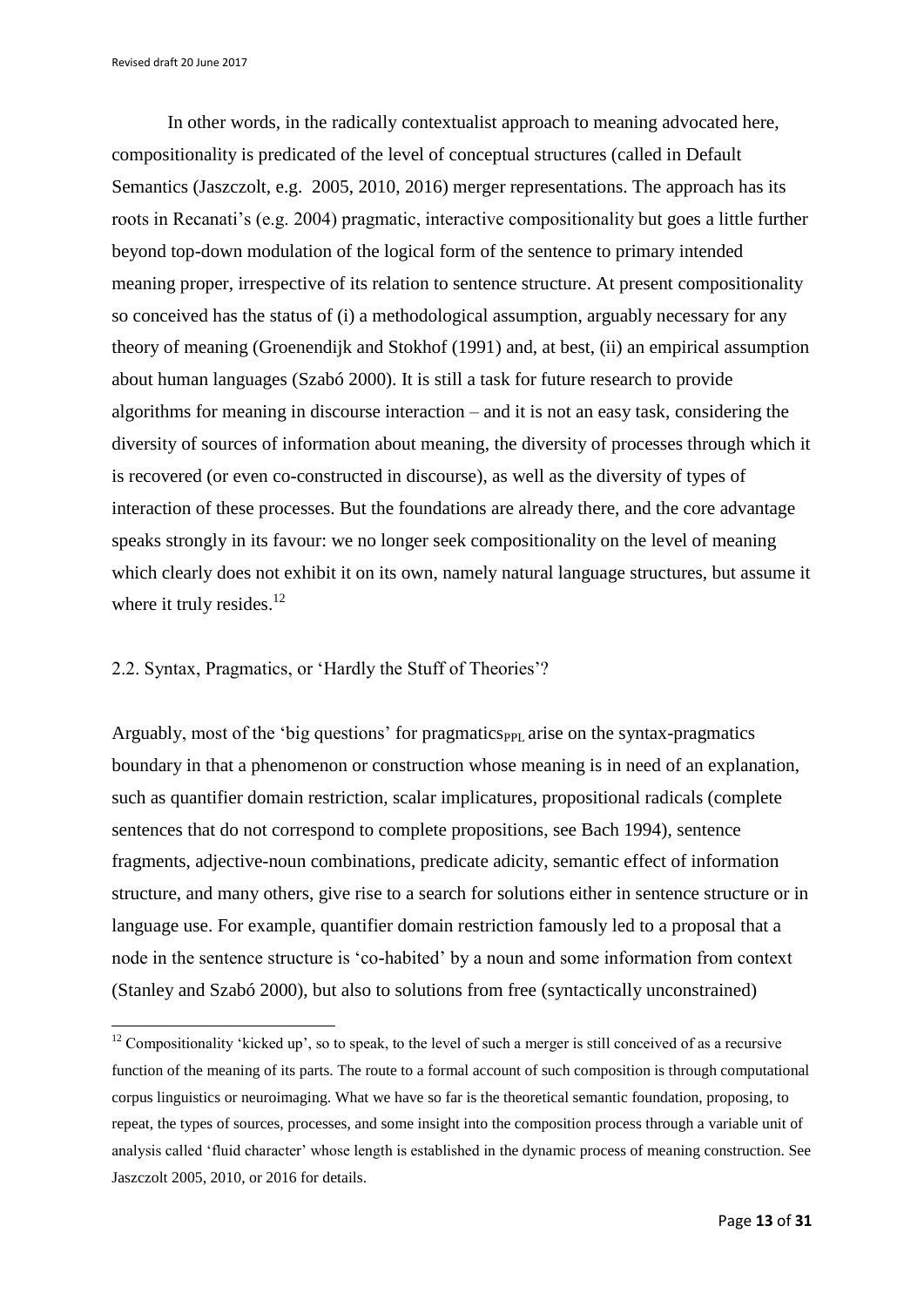pragmatic enrichment (Recanati 1993). Subsentential speech triggered explanations in terms of syntactic ellipsis (Merchant 2004) but also pragmatic resolution (Stainton 2006), including a radical contextualist proposal within Default Semantics (Savva 2017).

The general picture that emerges seems to be that if one opts for a syntactic solution, one has to make two sacrifices. First, one has to complicate syntax by adding assumptions that often lack independent motivation. For example, the co-habitation of a nominal node by contextual information is stipulated via, so to speak, reasoning by elimination: we assume that this information has to be added somewhere in the structure, so let us add it where it raises the fewest objections and produces the least unwelcome effects. This is the argumentation advanced in Stanley and Szabó 2000. Next, in the case of sentence fragments, one can complicate the syntax by adding the missing and allegedly recoverable strings that are general and exactly the same for a given type of missing structure, as Merchant proposes. Next, and *a fortiori*, one has to restrict the universe to which these solutions apply. As Savva (2017) convincingly shows, the syntactic ellipsis approach leaves out a wide range of intuitively pertinent examples. Moreover, it does not attend to the fact that speakers often do not have any specific completion in mind.

This indeterminacy constitutes a powerful argument against formal syntactic explanations. Analogously, as Pupa (2015: 285) argues, formalizing quantifier domain restriction does not acknowledge the fact that 'restrictions tend to be indeterminate to both speakers and hearers'. It is a matter for empirical testing as to whether this lack of precision is a common tendency or merely a fairly well attested occurrence, and whether it differs among such phenomena as quantifier domain, scalars, or sentence fragments (the obvious hypothesis would be that it does) but what matters here is that if indeterminacy is indeed the case, then perhaps *neither syntactic nor pragmatic generalizations* can yield appropriate solutions. As Pupa continues regarding quantifier domain restriction,

'In the typical case, then, there seems to be no sense in positing principles that serve to deliver such restrictions. Indeed, the specification of the content of a restriction seems to be nothing more than *post hoc* reconstruction, which will vary across those doing the reconstructing. In this way, the phenomenon of quantifier domain restriction is not a matter of some entity – a null restrictor, a gap – and the value it receives in a particular context. **This is hardly the stuff of theories**.' Pupa (2015: 285)

**.** 

 $13$ My emphasis.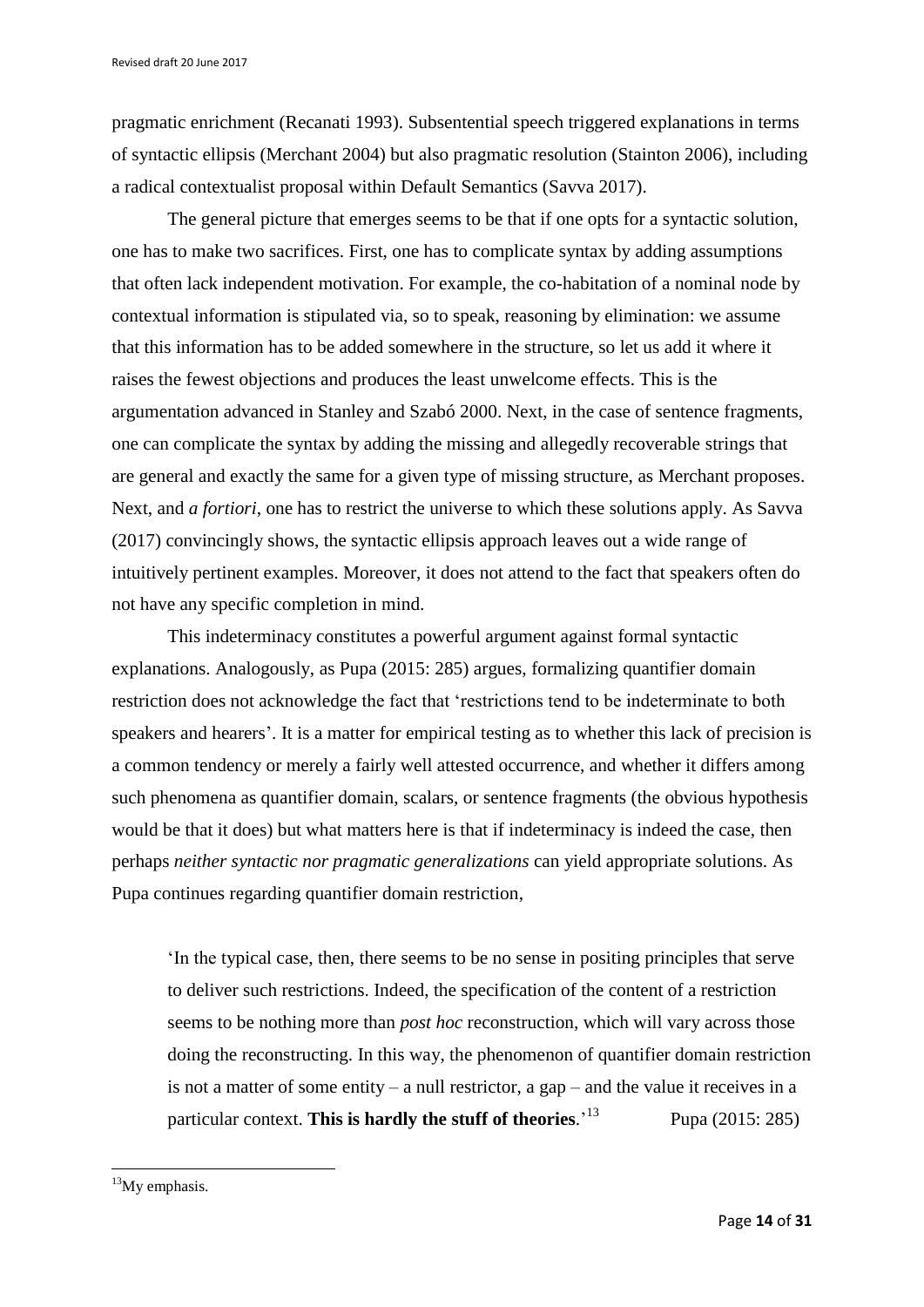As he points out, negative facts are at least as important as positive facts. If we cannot account for the restrictions, we cannot posit a successful generalization. He concludes with a philosophical observation of a broader import:

'Most theorists spend little time fretting over negative facts. In addition to this oversight, most theorists fail to notice a more basic explanatory obstacle, namely the indeterminacy of the positive facts. In the normal course of events, actual speakers don't *intend* a particular restriction. When pressed, actual speakers are *unwilling or unable* to specify a particular restriction. When asked, actual speakers are *unlikely to assent* to the completions that theorists select on their behalf.' Pupa (2015: 285)

Equally, we can add that the totality of the positive facts is at least as important as the selection of positive facts. If we have to carve an otherwise natural phenomenon to posit a generalization, then the generalization is not a theoretically interesting one. The latter claim applies not only to sentence fragments; it has a much wider import. For example, the solutions to the behaviour of the alleged scalar implicature range from syntactic, whereby it is the grammar that produces the desired enriched interpretation of the quantifier, say, (1b) of (1a), as long as the monotonicity of the construction is correct (Chierchia 2004), to pragmatic, whereby the enriched meaning is the result of a generalized conversational implicature and its derivative: a pragmatic scale (Grice 1975; Horn 1984; Levinson 2000).

- (1a) I have answered some of the questions about meaning.
- (1b) I have answered some but not all of the questions about meaning.

The unwelcome carving of the field is visible here from four different angles. First, not all contexts come with the preference for the scalar reading, in which case we would have to adopt a rather cumbersome explanation based on a costly cancellation of a reading that is produced but rejected (Levinson 2000; see Jaszczolt 2016 for criticism). Second, these readings arise locally and as such not really on the basis of the determiner or the quantifier noun phrase but often a unit of a different length (Geurts 2009, 2010; see Jaszczolt 2012a for flexible inferential bases).Third, speakers sometimes do not mean either the enriched ('some but not all') or the basic, logical ('some and possibly all') reading: they leave this aspect of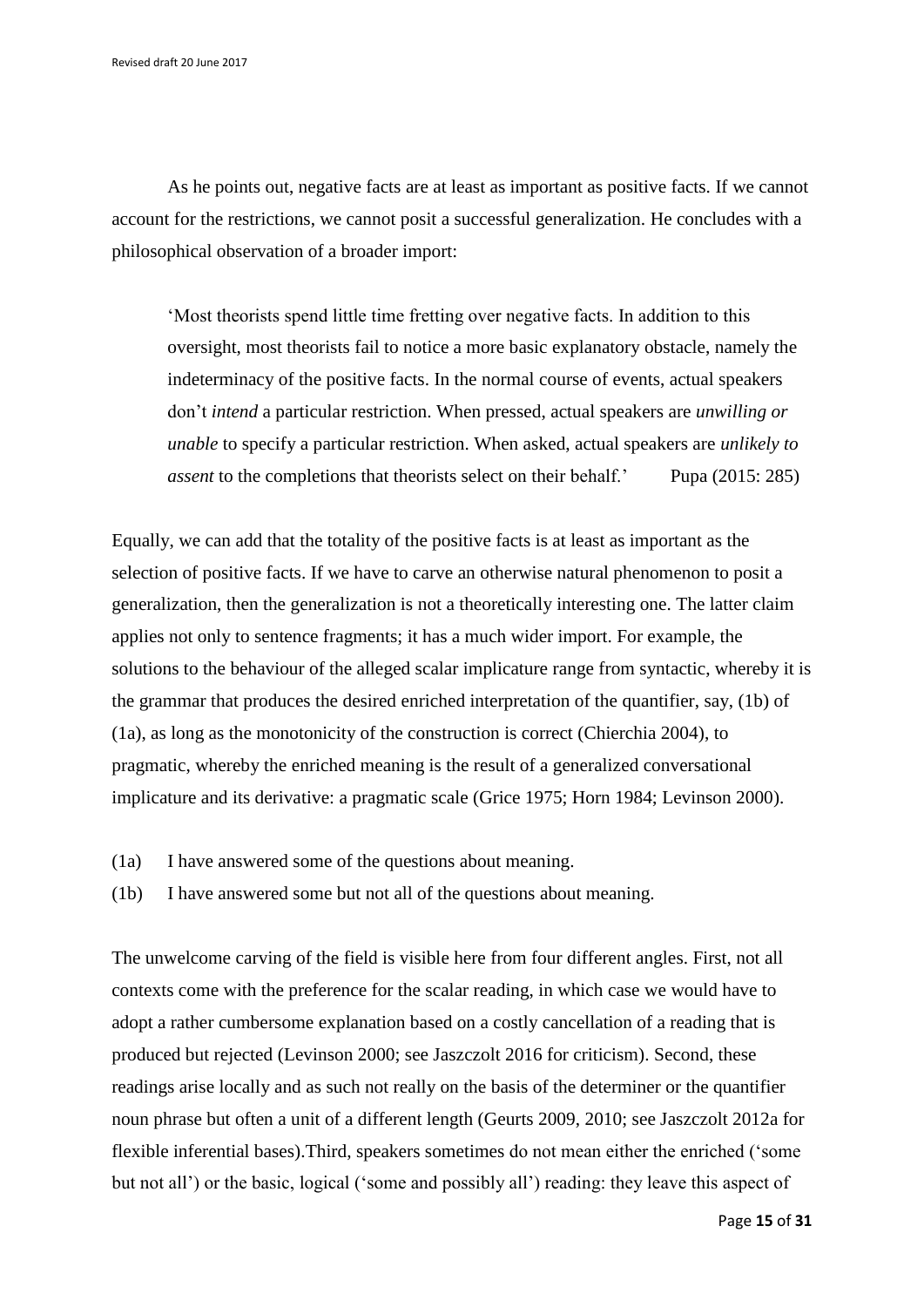the content unspecified when precisification would be immaterial to the conversation at hand. Finally, the scales themselves can be viewed as constructed in the context– viz. Hirschberg's (1985) acclaimed scales that are formed *ad hoc* for the context at hand, such as, say, the speaker's subjective ranking of the value of films, prominence of movie stars, and so forth. This shows that the concept of a scale does not have to be carved off and delimited: what we refer to as a scalar implicature may in fact be better construed as part of an altogether different phenomenon.

All in all, it appears justified to entertain the possibility that scalar implicatures, just like quantifier domain restriction and completion of sentence fragments, are 'hardly the stuff of theories', to repeat Pupa's apt phrase. Speech behaviour appears not to yield to theories, be it syntactic or pragmatic.

Or does it? If pragmatics $_{\text{PPL}}$  is true to the definition of studying discourse meaning by studying the use of language in context, then two options are open: either (i) to say that linguistic generalizations cannot be made and nihilist conclusions à la Pupa are correct, or (ii) to admit that one ought to go beyond linguistic theories to theories of communication and be able to *predict* from the structure of the discourse whether pragmatic enhancement was intended. But this requires some reconceptualization –'wedding meaning to the world and the mind', to misuse Quine's metaphor discussed in Section 2.1. The traditional objects of study of philosophical semantics or pragmatics such as reference, quantification, modality, and so forth would have to be understood as phenomena pertaining *not* to natural language meaning but rather to human reasoning – human cognition and communication in which natural language (and its syntax) play a much smaller part than traditional truth-conditional semantics or pragmatics allow. Reference, counting, distancing ourselves from certain judgements through epistemic attitudes are what humans do and it is precisely on this level of *thinking* in such concepts that the theory of meaning should operate. So, we have to part company with Quine's definition (with which, *nota bene*, he found profound albeit very different problems), whereby the Aristotelian 'essence' has to be divorced from the object and wedded to the word. Meaning is not wedded to the word, but neither is it wedded to the *use of the word* as ordinary language philosophers had it. It is properly placed in the act of cognition and as such also in the act of communication of thoughts, where cognition is achieved through a medley of inputs and communication with the help of a medley of resources. Reaching to this medley and finding compositionality there is an awe-inspiring but exciting task which we are only beginning to comprehend and appreciate.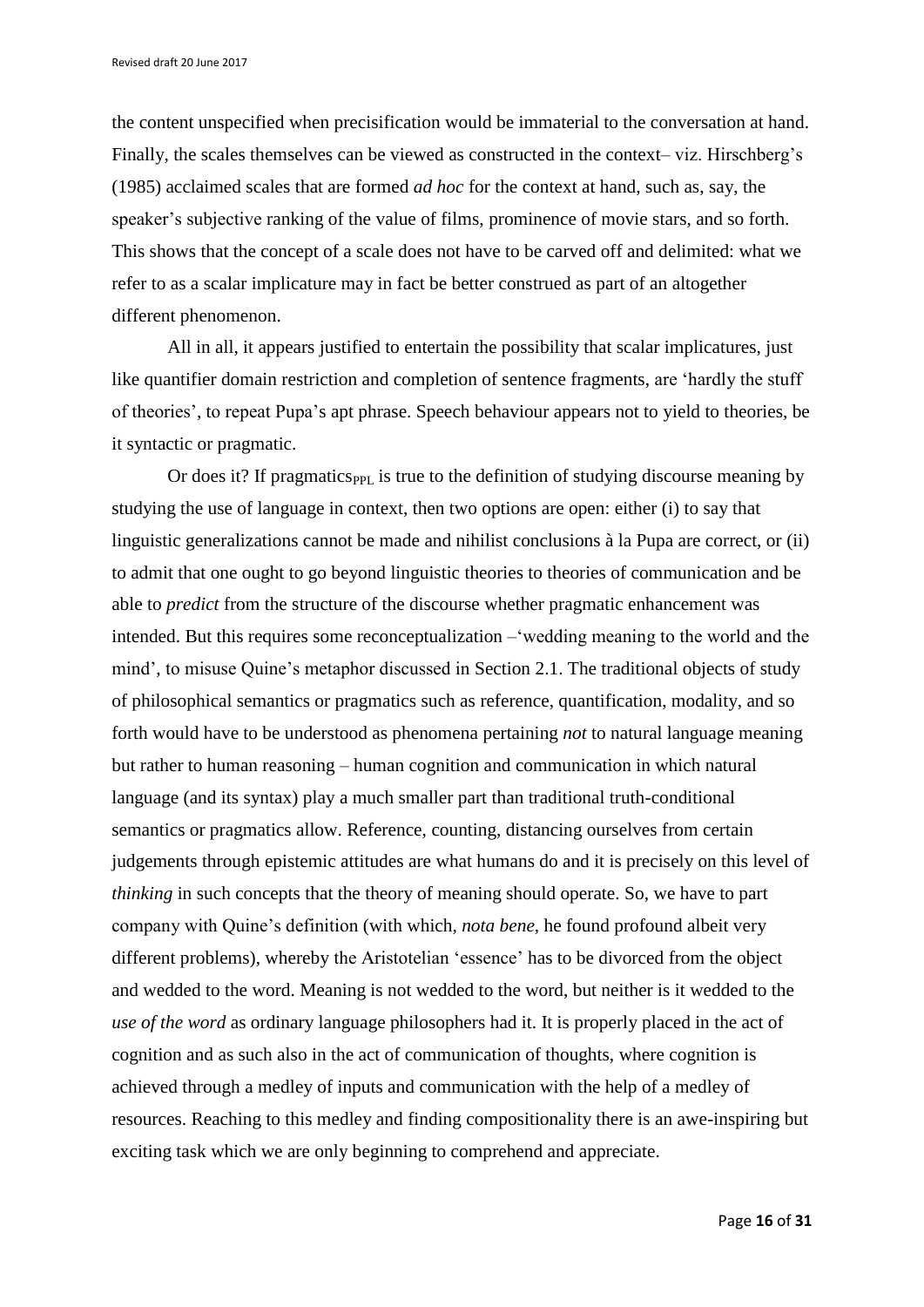## 3. Pragmatics<sub>PPL</sub> and Functionalism

An important corollary of 'wedding meaning to the mind and to the world' and as such of the adoption of the level on which information is collated (and,*ipso facto*, of the departure from the grammar-centred vision of meaning) is the flexibility with which one can approach categories. Relevant categories that emerge from such a picture of meaning will have little to do with the syntactically defined categories of quantifiers, indexicals, tense, aspect, modal verbs, and so forth. Instead, since on this radical contextualist picture expressions mean what the speaker, the context, and the very interaction of the sources on which the message relies will force them to mean, there is little point beginning with grammar-driven or even grammar-inspired classifications. To repeat the proposal from Section 2.1, the logical form, the output (or mirror image, depending on whom you follow) of the syntactic representation is one of the end-points of the composition of meaning rather than the start. In what follows I briefly present three examples of the consequences this view of meaning has on the delimitation of categories, in the domains of indexicality, modality, and temporality. I shall only flag these issues briefly, pointing to the sources in which they have been given a more extensive treatment.

#### 3.1. Functional Indexicals

An indexical is 'a linguistic expression whose reference can shift from context to context' (Braun 2015: 1). Put in this way, it is not immediately obvious that this definition ought to result in a clear demarcation between what we have been given to understand as indexicals on the one hand, say, personal pronouns, adverbials such as 'here', 'there', 'today' or 'tomorrow', and non-indexicals, such as common nouns, on the other. This distinction is adopted in seminal semantic approaches that deal with context-sensitivity such as Kaplan's (1989) and Stalnaker's (1978) versions of two-dimensional semantics. Kaplan differentiates indexicals from non-indexicals by manipulating the categories of character (linguistic meaning, such as speaker or writer for 'I') and content (contextually fixed reference). Stalnaker proposes here to treat both contexts and contents as possible worlds that provide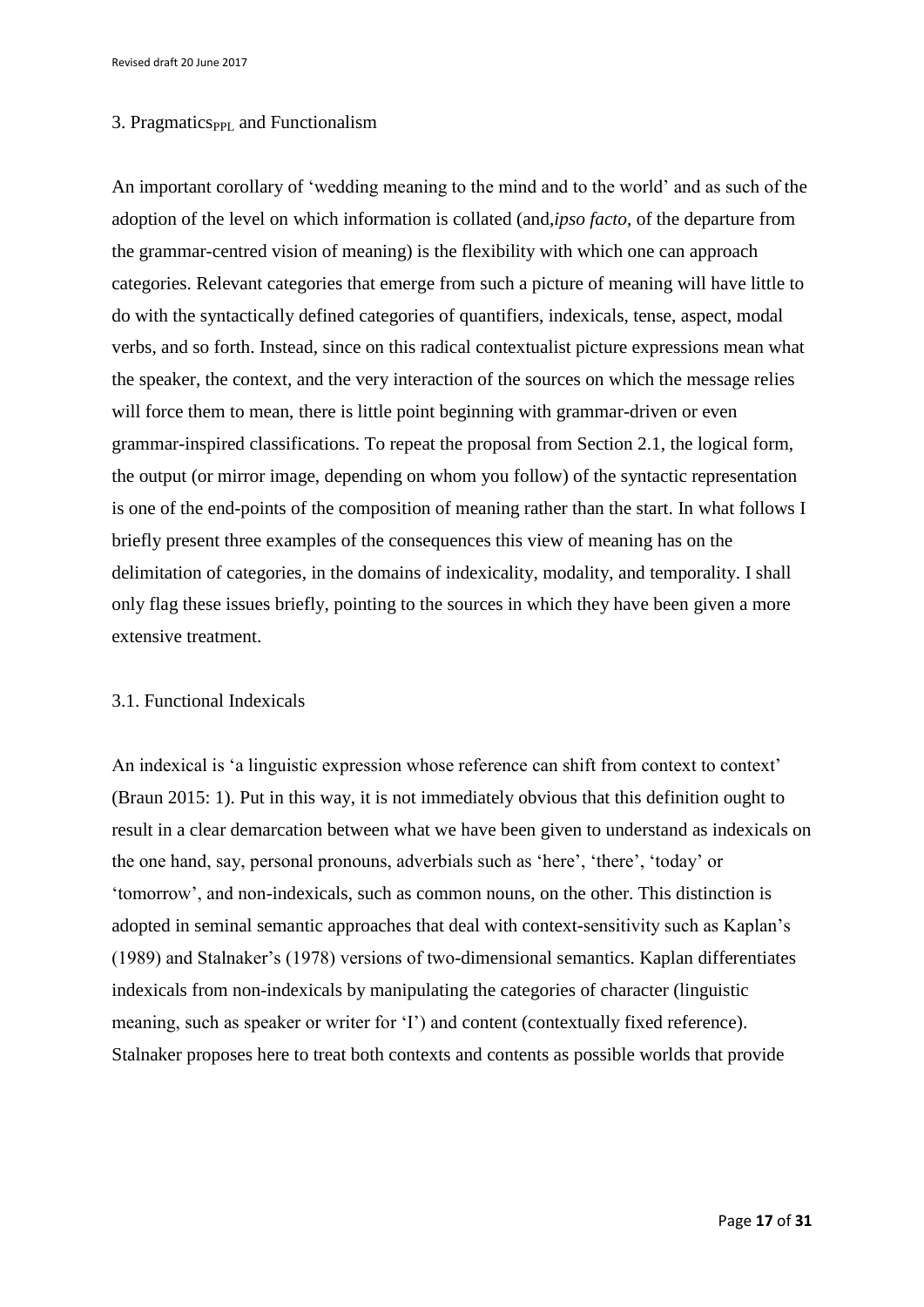input to a propositional concept.<sup>14</sup> But the idea is analogous: the meaning results from the combination of who is referred to and whether the sentence is true of that referent. For theorists of this persuasion, there is a set of natural-language expressions, including most notably personal pronouns and demonstrative noun phrases, as well as several other categories more, or less, generously added depending on the stance, that behave in this manner (see e.g. Cappelen and Lepore's (2005) 'basic set'). However, several decades on, richer by a bulk of cross-linguistic empirical research, one grows more and more sceptical of the grammatical means of delimiting indexicality.

First, pronouns are not a clearly-cut class. Generic pronouns such as 'one' are often used for first-person reference, combining some other pragmatic functions such as politenesstriggered generalization (e.g. Moltmann 2010; Jaszczolt 2016, ch. 5). Languages with honorifics combine first-person reference with expressive content conveying deference, face anointment, situational propriety, and so forth. What using functional criteria we would call 'pronouns' constitute an open-ended class in these languages and, according to syntactic criteria, are categorised as referential nouns. Next, Kaplan's criterion that indexicals fix their reference in the context of the current speech act (the so-called fixity thesis) does not work for some languages: there is growing evidence that in many languages the referent of 'I' can shift to reported contexts and even change reference within one single sentence, as in the Amharic example (2).

(2) wändәmme käne gar albälamm alä my-brother "with-me I-will-not-eat", he said My brother refused to eat with me.

(from Leslau 1995: 778; discussed in Jaszczolt 2016). The case of Amharic was brought to the fore of semantic theory by Schlenker 2003. Since then, a growing list of languages allowing such a shift of reference has been identified, including Navajo, Speas, Zazaki, Slave, Catalan Sign Language, Nez Perce, Matses, Turkish, and Uyghur (Shklovsky and Sudo 2014; Roberts 2014). Researchers keep finding new evidence of this shift, at least in a specified syntactic position, so continuing with the quest may prove a futile exercise; it may be best to

 $14A$  propositional concept is a matrix in which the horizontal axis represents arguments of the propositions expressed (functions from possible worlds to truth values) and the vertical axis represents context determining what is said – both understood as possible worlds. See Stalnaker (1978: 80-81 for an example).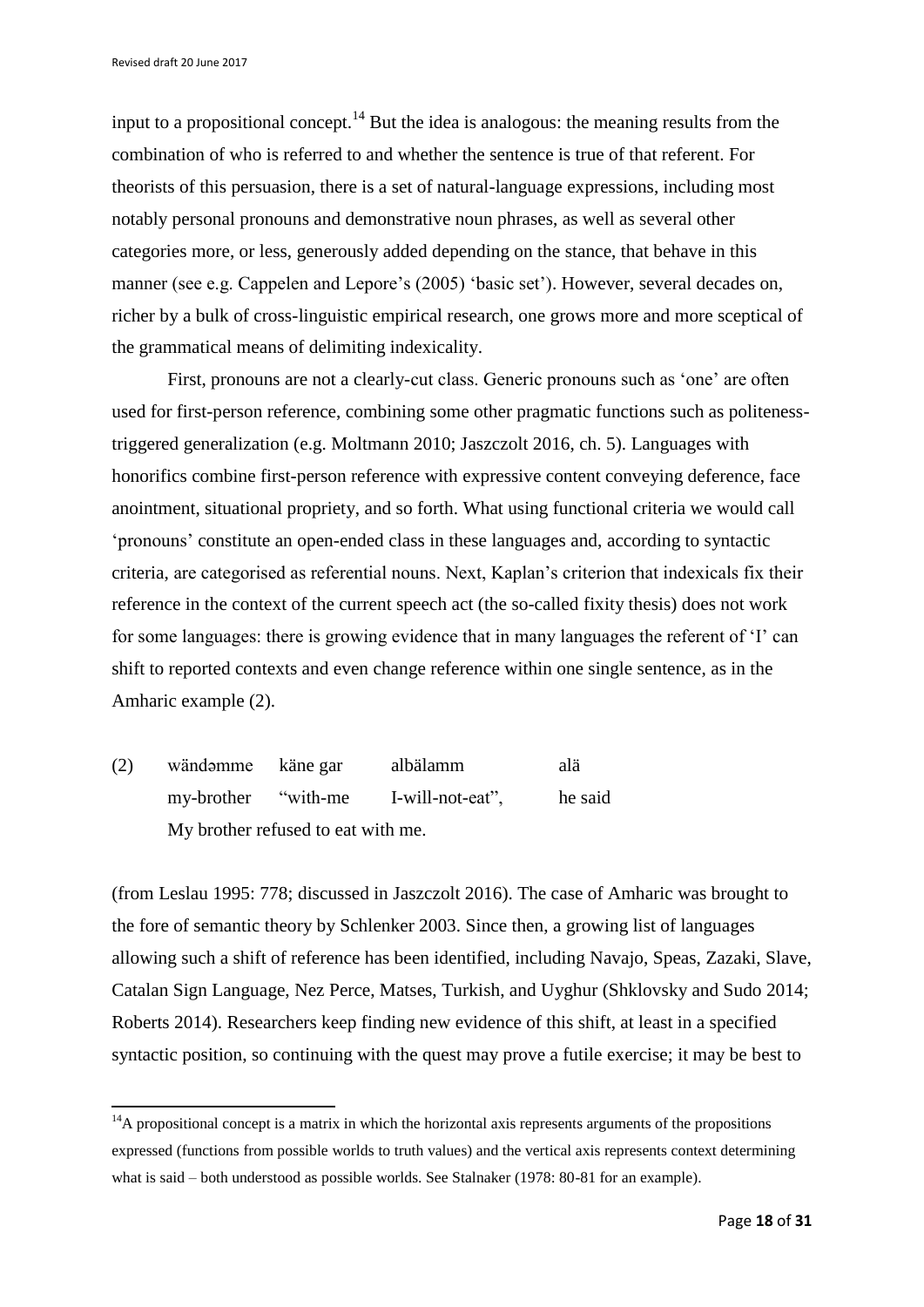bite the bullet and admit that Kaplan's fixity is an ethnocentric proposal, based solely on English, and does not universally hold. In fact, the label 'shift' is in itself inappropriate as it presupposes the default, fixed context type.

The future of pragmatics looks rather dim for such grammar-based categories and much brighter for functional ones. After all, I can refer to myself as 'mummy' when speaking to my daughter, 'your wife' when speaking to my husband, and 'the head of department' as in (3) when speaking to an employee, as well as 'yours truly, or 'muggins here', somewhat analogously to honorification.

(3) There will be funding for this workshop, you have a promise from the head of department.<sup>15</sup>

In a similar vein, indexicals are increasingly analysed as anaphoric or presuppositional expressions instead (van der Sandt 1992, 2012; Zeevat 1999) and there is a growing emphasis on the similarities between definite descriptions, proper names and grammatical 'indexicals' in their reliance on context (Hunter 2013; Heller and Wolter 2014; Jaszczolt 2013, 2016). Heller and Wolter convincingly demonstrate that direct reference is not lexically determined but is instead a pragmatic phenomenon, sensitive to the source of information. Hunter rejects a qualitative semantic distinction between alleged 'indexicals' and proper names or definite descriptions. They do not belong to different categories as far as their employment of context is concerned but rather they all avail themselves of pragmatic binding (the term popularized by the view of presupposition as anaphora, or, more interestingly, anaphora as presupposition, by van der Sandt, Zeevat, Asher, Lascarides, and Hunter, among others) in their search for the referent. All in all, it appears yet again that in the contest between grammar and pragmatics for explanatorily adequate solutions, pragmatics comes up trumps.

#### 3.2. Epistemic Modality and Speaker's Degrees of Commitment

1

Epistemic modals are expressions such as 'may', 'might', 'can', 'could', or epistemic 'should'. But, once again, delimiting the semantic category by means of specifying the list of items or constructions suffers from similar conceptual and methodological errors as other

<sup>&</sup>lt;sup>15</sup> For more examples and a discussion in terms of categories of speech acts see Jaszczolt and Witek, in press.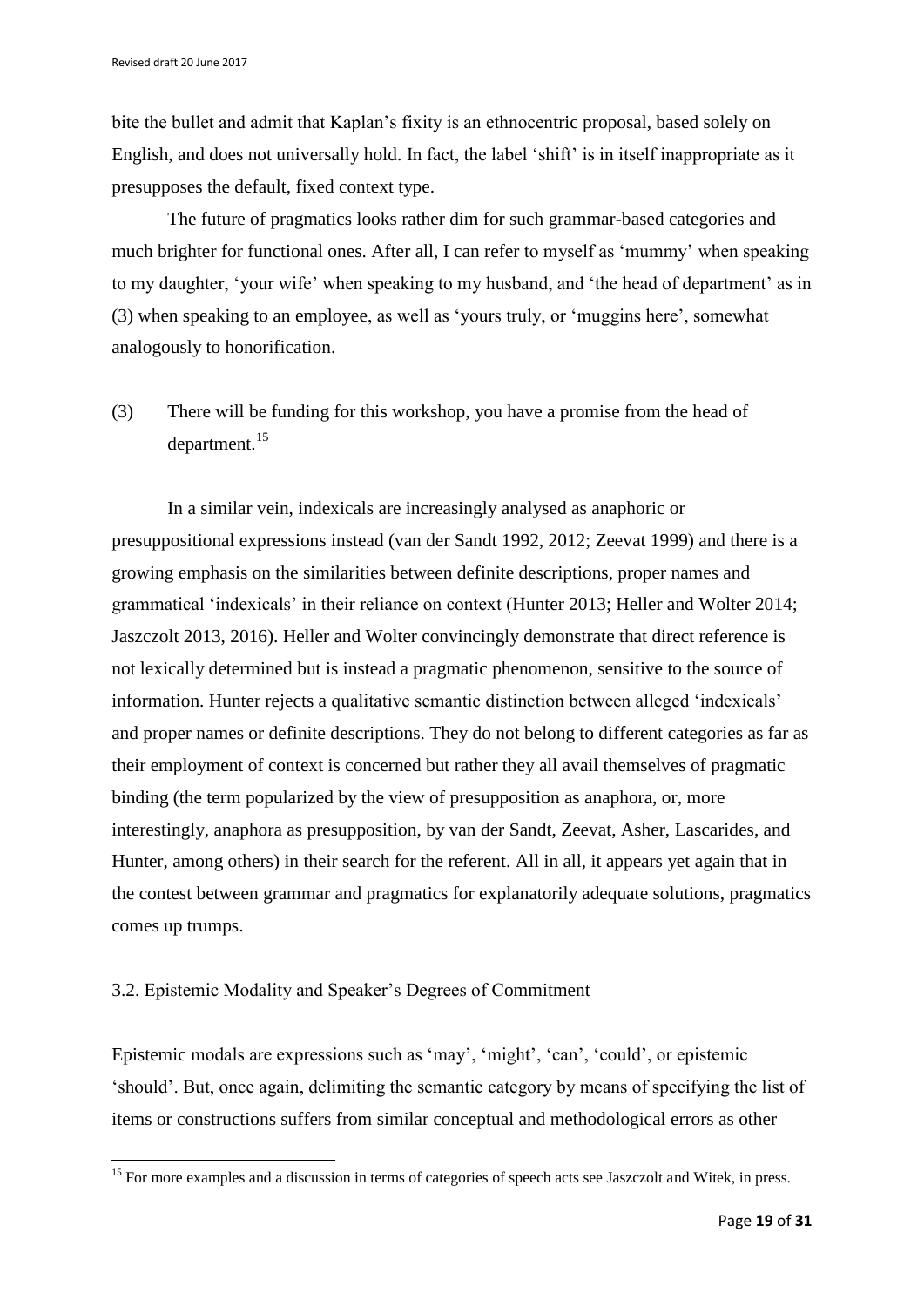1

grammar-driven examples of reasoning about semantic phenomena. Epistemic modality means an expression of knowledge or belief and as such stands for a degree of certainty, or, alternatively, detachment, with which a proposition or statement is accepted by the speaker or some other agent. The gradability of the concept is itself the best indicator that strict lexical or grammatical categories will not be sufficiently finely grained for the purpose, and neither will they constitute an adequate point of departure. In addition to modal verbs, speakers use epistemic predicates such as 'believe', 'doubt', 'know', qualified predicates such as 'strongly believe' or 'sincerely doubt' (qualified for propositional content or for illocutionary force), constructions such as 'it seems that', 'it appears that', adjectives such as 'alleged' or 'apparent', or some more elaborate periphrastic ways of expressing commitment. Degrees of commitment start with strong (albeit lexically differentiated) assertoric force associated with unqualified declaratives<sup>16</sup>and diminish with the use of hedges, subjunctive, conditional, and devices such as those mentioned above. Next, rhetorical questions also convey a form of commitment. Finally, the use of tenses can be manipulated for this purpose, for example choosing between simple present, present progressive and simple future for marking futuretime reference – the first two called in this context 'tenseless future' and 'futurate progressive'.

Most importantly for the point we are making, epistemic modality, as a semantic concept, testifies to the necessity of adopting a discourse-based perspective to conveying commitment where lexical and syntactic means work on a par with context and co-text, intonation, and as such with pragmatic devices such as reliance on meanings derived through inference or as salient or default interpretations. Only in this way can we capture the gradability of commitment inherent in that concept. Cross-cultural studies further testify to the importance of the discourse-based perspective in that grammaticalization and lexicalization of epistemic modality, and even more so, the associated category of evidentiality, can differ significantly from culture to culture. It appears to be much more true to the facts of conversation to admit that there are possibly endless ways of conveying the

<sup>&</sup>lt;sup>16</sup>I am trying to avoid the term 'mood' as is a notoriously ambiguous category: it can mean both a grammatical category that is realised as an inflectional variant of the verb (whereby 'indicative', vs., mainly, 'subjunctive', 'imperative') but also sentence type (whereby 'declarative' vs. 'interrogative', 'imperative'). See e.g. Matthews 2014. I am interested in speech acts of assertion realised as a declarative sentence type.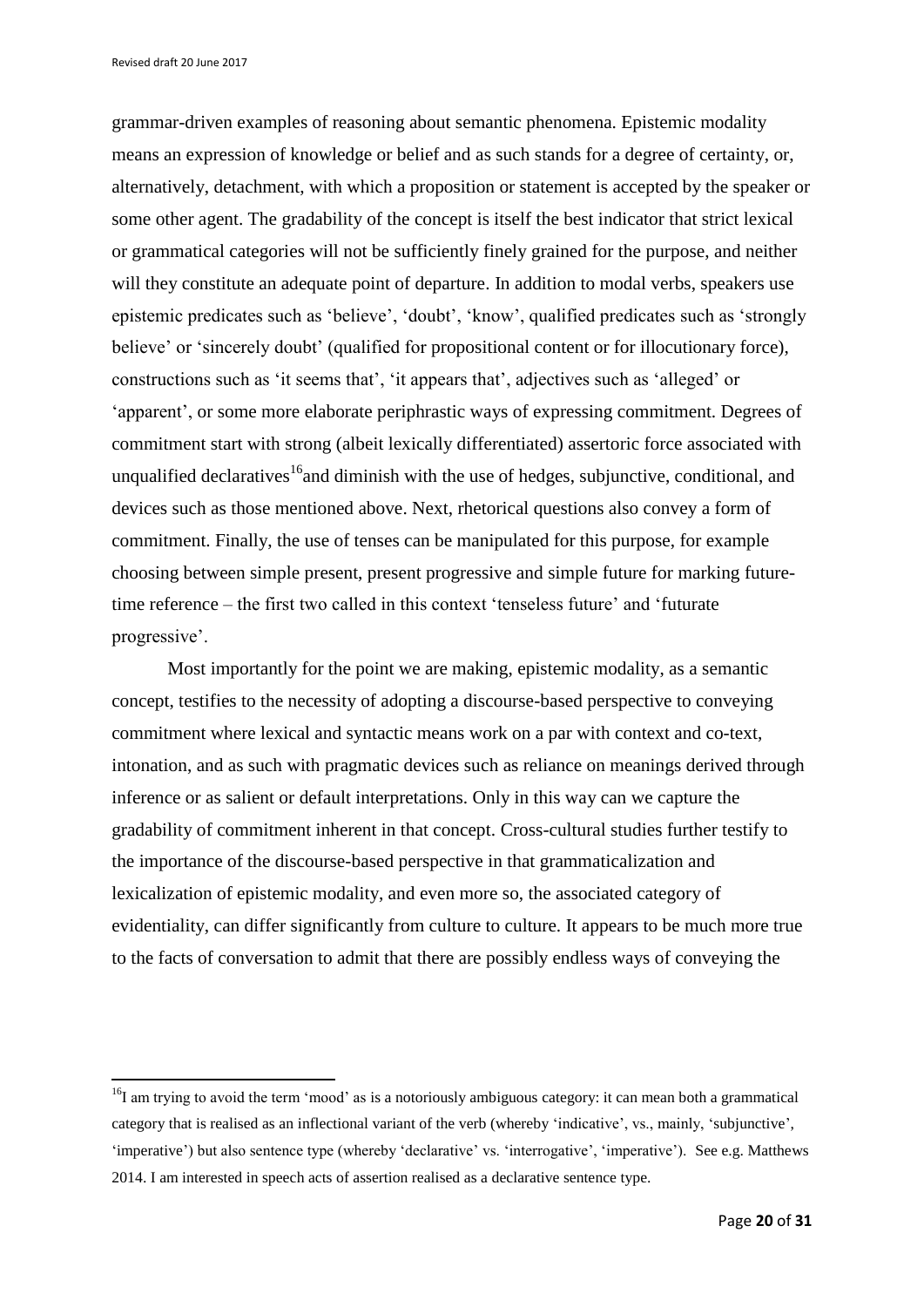$\overline{\phantom{a}}$ 

degree (and type, if you subsume evidentiality under the category) of commitment than rest the case after looking at lexical items and constructions.<sup>17,18</sup>

### 3.3. Temporal Reference and the Concept of Time

One only has to remember the fact that there are (superficially as well as inherently) tenseless languages, languages where expressing temporal reference is optional, and languages that exhibit time-tense mismatches (viz. tenseless future and futurate progressive in Section 3.2 above) in order to realise that temporal reference in discourse and grammatical tense are not as closely-knit as a cursory glance at the use of tenses in English might suggest. Temporal reference can be conveyed by the lexicon, for example adverbs such as 'yesterday', by constructions such as the prepositional phrase 'on 4 April 2017', or by grammatical categories such as tense and aspect. But it can also be left to pragmatic inference from context or, more likely, to a default interpretation in a given context. In other words, there is a trade-off between the lexicon, grammar and pragmatics in conveying temporal reference. There is an intra-linguistic as well as cross-linguistic trade-off in a sense that such qualitatively different means of referring to time can be available within one language, and, on the other hand, what one language expresses via grammar, another can express through the lexicon or through contextual clues.

It appears that just as modal verbs are not a justified starting point for analysing modality, tense is not a justified starting point for analysing temporal reference: other means are not exceptions but legitimate alternative devices. Attempts to fit temporal reference under the syntactic representation revealed two-pronged results: while it is possible to do so in the case of some languages by proposing a phonologically empty tense morpheme (see Matthewson 2006 on St'át'imcets), others appear to be genuinely tenseless and rely on context and temporal adverbials (see Tonhauser 2011 on Paraguayan Guaraní). It then appears that, as before, in the interest of not carving off parts of the phenomenon where no such carving off is to be recommended, pragmatic explanations come up trumps: temporality

 $17$  I will not justify here my choice to associate epistemic modality with the category of evidentiality as it is tangential to my current concern. But see e.g. van der Auwera and Plungian 1998 or Nuyts 2006.

 $18$  I discussed the pragmatic approach to modality and temporality at length in publications dedicated to these purposes. See e.g. Jaszczolt 2009 – a monograph-length defence of temporality as supervenient on epistemic modality, where modality is itself a discursive category, and Jaszczolt 2012b on the lexicon-grammarpragmatics trade-offs.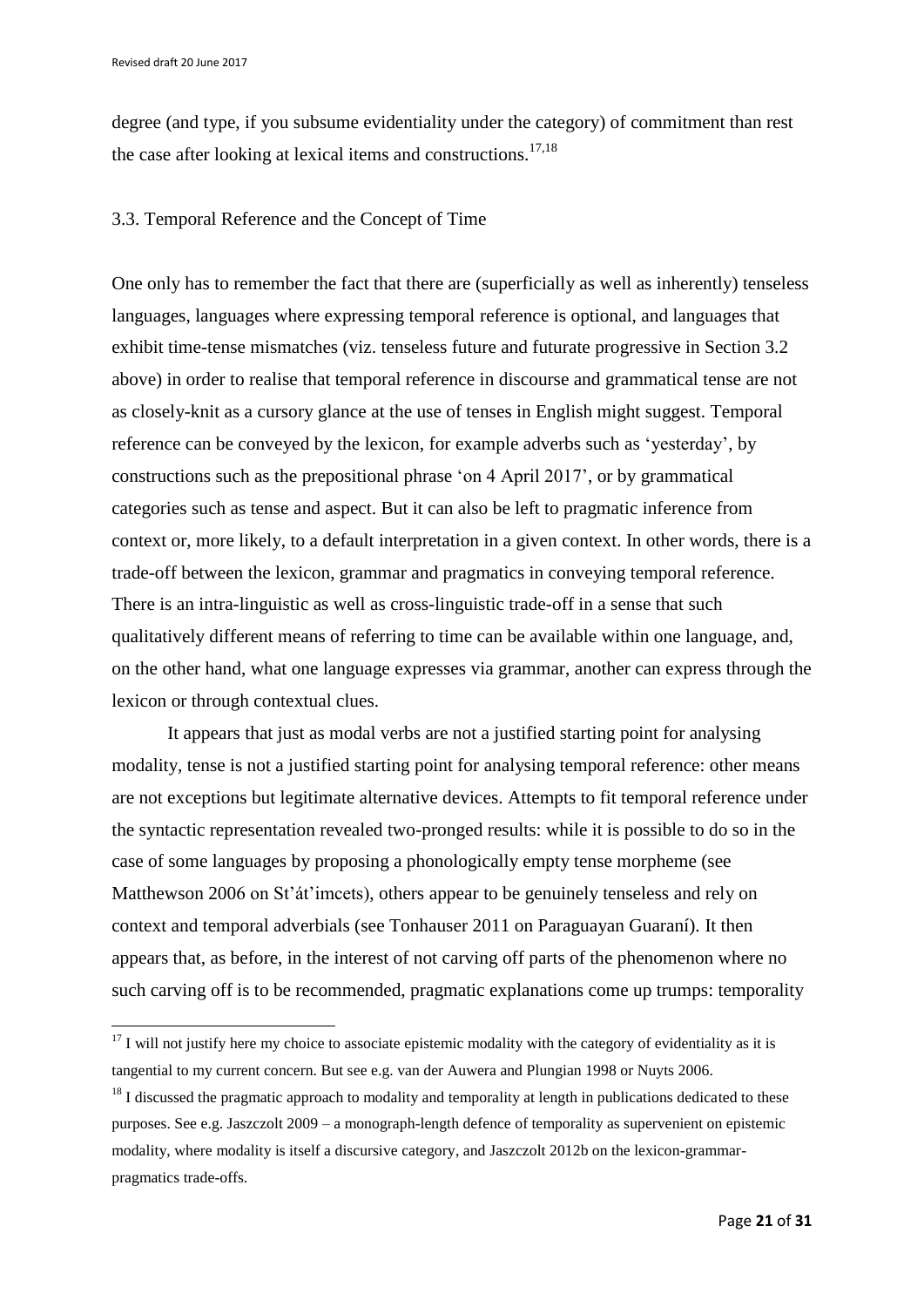is to be gleaned from co-text and context, and expressed with whatever devices, including appropriate gestures, invoking the culturally accepted shape and direction of the timeline, are available and appropriate for the context at hand. Needless to say, pragmatics is then invoked again when the primary intent of such indexical, modal, or temporal constructions is to be recovered.

#### 4. Two Crucial Steps

It appears that since the phenomenon of divorcing the primary intended message from the structure of the uttered sentence is so all-pervasive, then drawing any boundary that would emphasise the direct/indirect or explicit/implicit distinction is misguided from the start in that it reinforces a false impression of the object of study of meaning – the impression inculcated in linguists by the methods inherited from logicians and mathematicians. Interestingly, speech act theorists are victims of this inheritance as much as formal semanticists are by taking *speech act types* as their object of analysis – acts that are still far too closely tied to the uttered sentence as a unit of analysis and to its corollary: the faith in the utility of the direct/indirect distinction. But if instead we think of language as only one of many ways in which our objects of interest, namely reference, quantification, modality, and so forth, are externalized, we are forced to move one level up to human cognition and look for meaning there. Just as Evans and Levinson (2009) and Everett (2008, 2012), among a growing number of other anthropological linguists, find universals of meaning (such as recursion) on the level of human cognition and communication, so we have to seek the answers for pragmatics<sub>PPL</sub> on the level of human cognition and communication. Languages display recursion in storytelling and in the structure of conversational turns even when their syntax appears to lack it. The answers to big questions of pragmatics $_{\text{PPL}}$  lie in the organization of discourses. And, conversely, when we seek answers to how the structure and meaning of discourses are organized, we encounter generalizations that constitute the object of study of pragmatics<sub>PPL</sub>. In other words, discourse meaning is here an explanans as well as an explanandum.

Furthermore, we have to take one more important step and establish the meaning of acts of communication, as distinguished from speech act types, as the object of study, and by the same token as the object of semantic analysis. To repeat, compositional semantics built on the level of merging information from various linguistic and non-linguistic sources, combined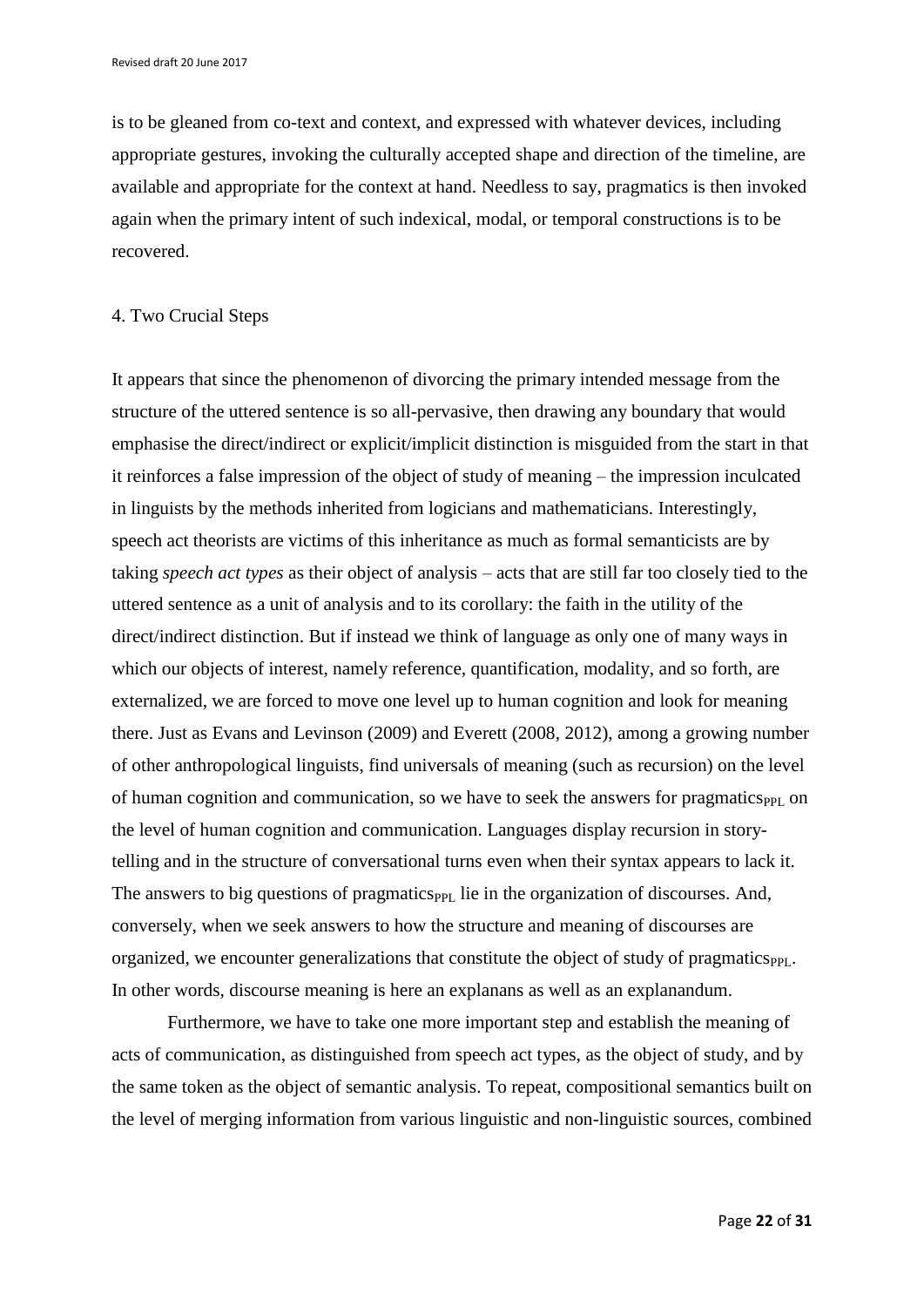with our radical understanding of contextualism<sup>19</sup> allows us to do it. Such semantics retains the tools of the most successful formal approaches to meaning, namely truth conditions, possible worlds and models but 'kicks them up', so to speak, to the level of cognition. Default Semantics is such a cognitive, truth-conditional, dynamic, discourse-based semantics.

Cognitive linguistics embraced one aspect of the relevant paradigm shift several decades ago. But what they have not embraced is the fact that moving one level up, so to speak, to only partially language-guided reasoning, does not require a radical rejection of well-attested methods. We can still be interested in how the composition of meaning can be worked out by formal methods, and we are still interested in formally representing such meaning using an unambiguous metalanguage and transparent logical structures. The solution Default Semantics proposes – an eclectic one, but 'eclectic' in the most positive sense – is to retain the metalanguage based on predicate logic, retain truth conditions, retain the concept of a model in the sense of a formal representations of variations on situations that are pertinent for truth-evaluation (not so much in the sense of alternative worlds as alternative mental states that incorporate Travisian relevant circumstances under which the interlocutors would evaluate an act of communication), but employ all these superbly rich resources to represent and analyse main intended messages that, to repeat, are thought and externalised in whatever manner happens to be most adequate or readily available. If compositionality is to be found at all, it is not to be found in language, neither is it to be found in gestures or in other components of mental and communicative acts. Linguistic and gestural compositionality are merely imperfect aftermaths of the composition process in these acts– hence the endless quest for a compositional account of intensional contexts for example. What I proposed in Default Semantics (Jaszczolt 2005, 2010, 2016) is such an application of extant tools to the welltrodden area of metal and communicative acts, pointing out that, to repeat, perhaps the structure of the sentence and its logical form are not to be treated as the starting point beyond which we reach by proposing its expansions and added implicatures, but rather as one of many end points: an often imperfect derivative of compositionality of our reasoning and of sharing this reasoning with others in a conversation.

Conclusion: In Search of a Paradigm

**.** 

<sup>&</sup>lt;sup>19</sup> See fn 10 on the strong understanding of the qualifier 'radical' in Default Semantics.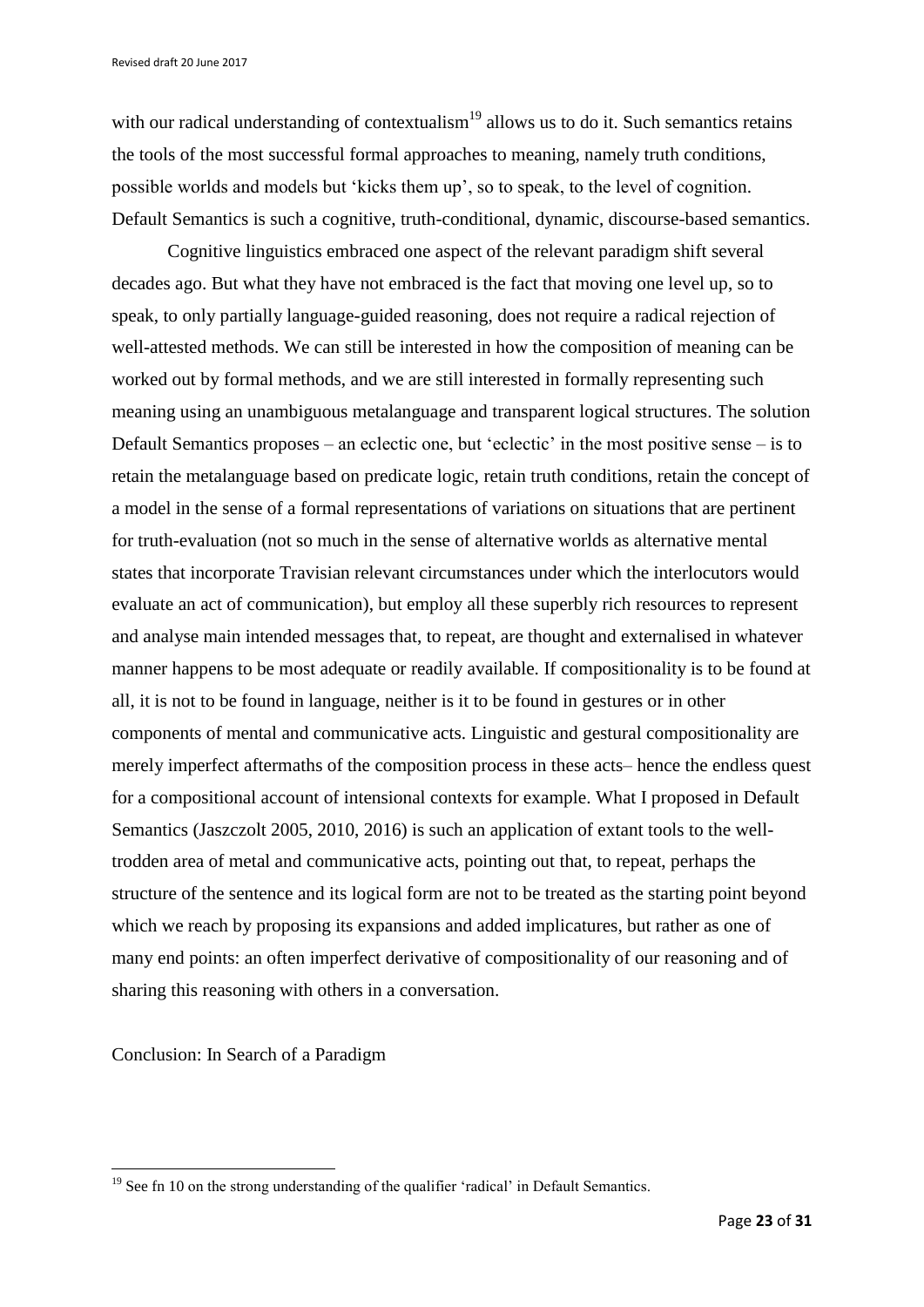What we are left with is a picture of pragmatic theory that permeates the theory of meaning not merely by adding to what grammar leaves unspecified or disambiguating what grammar can handle in two or more different ways. We have a pragmatic theory that, as a theory of meaning of language as it is used in discourse, itself *builds* semantic representations. We can call this stance *pragmacentrism* about meaning. Semantic representations are not representations of meaning that interpret grammatical strings as generative grammarians have it, neither are they representations that mirror such strings, as Montagovian semanticists claimed. Neither are they restricted by such strings. They are representations of the meaning pertaining to acts of communication as intended by the speaker and, if all goes well, as recovered by the addressee – 'if all goes well' since theories of meaning are concerned with cases when all *does* go well in order to claim predictive power. Dynamic semantics such as DRT or SDRT created significant landmarks in freeing the theory of meaning from such syntactic constraints by incorporating information from changing context, modelling presupposed meaning, and extending the unit of analysis beyond a sentence-based proposition. Default Semantics just adds the small but all important step of freeing meaning representations from syntactic constraints altogether: after all, and for a wide variety of reasons, we so often say *p* when we mean *q* as long as *q* is easily recoverable and avoids the social consequences of saying *q* directly.

Now, in order to make informed speculations about the future of pragmatics $_{\rm PPL}$ , one would have to speculate about the possibility of a consensus about different aspects of it: the object, the methods, the unit, and the openness of representatives of different paradigms to constructive eclecticism. What I presented in this paper is the scenario I find plausible, where

- (i) The object of study is the act of communication *tout court*, with all the complexity of the available sources of information and the compositionality that in principle makes use of all these sources;
- (ii) The method makes use of truth-conditions, possible-worlds and models but applied on the level of mental representations;
- (iii) The unit varies from subsentential to multisentential, with the proviso that the sentence itself and its logical form do not necessarily trigger the search for a semantic representation;
- (iv) The paradigms of truth-conditional, dynamic, semantics and cognitive semantics both contribute their best ideas: the first one, the methods and the openness to the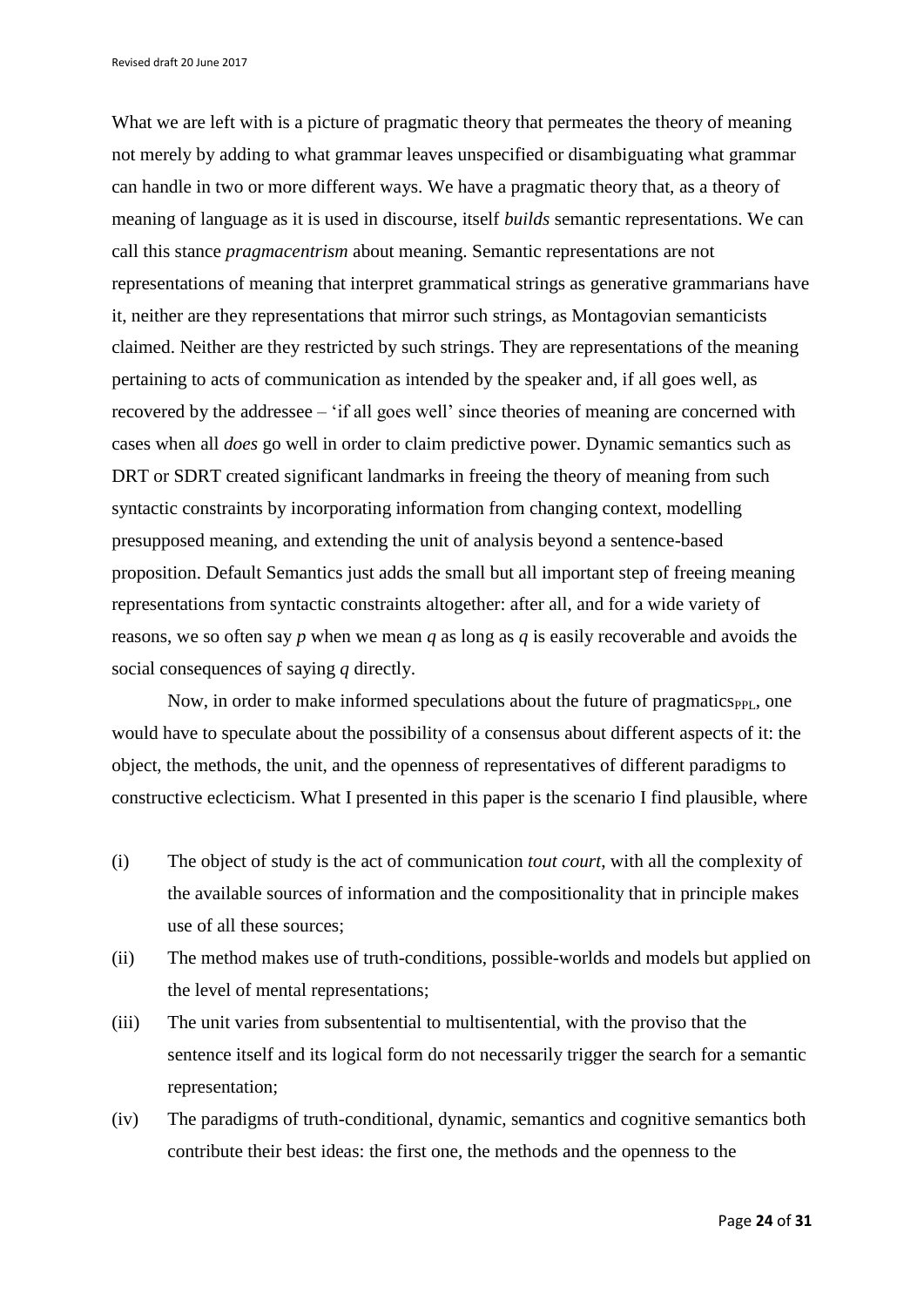variability of the unit, and the latter the move to the focus on mental states, where act of communication are formed and recovered.

I conclude on the already mentioned anthropological linguistics note. In his popular book *Don't Sleep, There Are Snakes: Life and Language in the Amazonian Jungle*, Dan Everett (2008) points out that previously unstudied languages such as Pirahã suggest that culture can be instrumental in the construction of the grammar of a language, while the genetic origins of grammar propounded by Chomsky or Pinker are clouded by mounting counterevidence. Inferring from features such as the apparent lack of recursion in Pirahã grammar, and at the same time omnipresence of recursion in Pirahã discourse structure, life, and thought, he concludes that what for the past sixty years or so we have been trained to attribute to grammar may be a feature of cognition, reasoning, and also the surrounding world. He concludes:

'We are left with a theory in which grammar – the mechanics of language – is much less important than the culture-based meanings and constraints on talking of each specific culture in the world.' Everett (2008: 259).

The way to understand the importance of this emphasis on conceptual structure is that irrespective of the presence or absence of recursion on the level of syntactic structures, the conceptual level is the level researchers ought to focus on. In other words, irrespective of whether the Pirahã grammar exhibits recursion or not, the fact that recursion is salient in story-telling but not in syntax is all that matters because this is where true universals are to be found.

Pragmatics<sub>PPL</sub> seems to be moving in that direction. There is no doubt that contextualism is the dominant orientation, and so is departing from sententialism. Frameworks not covered in this discussion, such as versions of game theory, exhibit similar preferences.<sup>20</sup>Adopting acts of communication as the object of *semantic* analysis is the next step, evident in Schiffer's tentative proposal of semantics for generative grammar discussed above and, in conjunction with a more radical rejection of sententialism, in Default Semantics. The approach to meaning advocated in this paper embraces all of these,

<sup>&</sup>lt;sup>20</sup> See e.g. Parikh (2010) on his rejection of the Gricean 'pipeline theory of meaning' and on the emphasis on derivation in his Equilibrium Semantics. For a comparison with Default Semantics see Parikh 2016.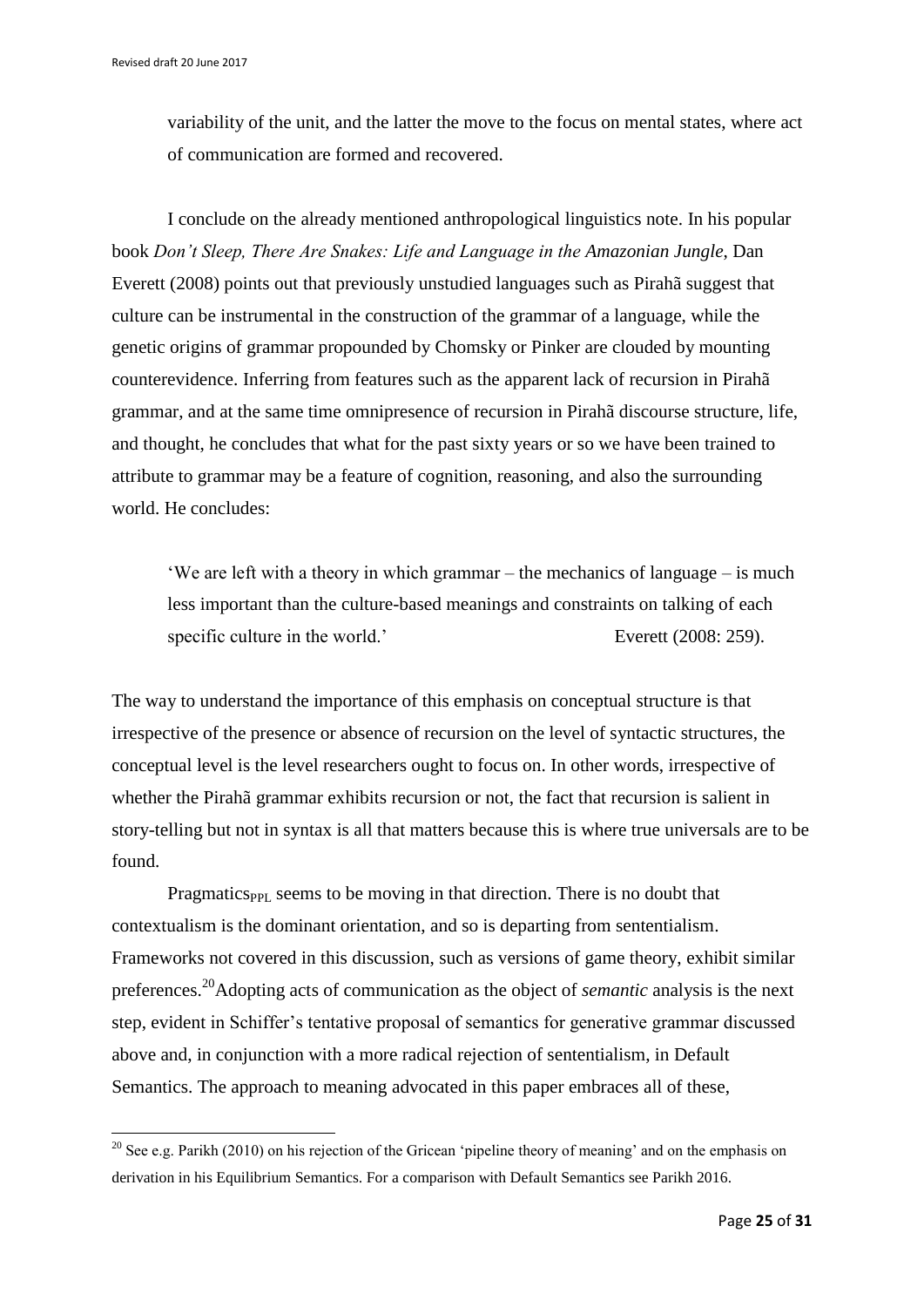summarised in (i)-(iv) above. When composition of meaning is understood more in Dan Everett's way of combining information that language and culture throw at us, then we are free from the restrictions of stifling formal semantic theories that do not fit English, let alone Pirahã, but at the same time we begin to realise that the task of constructing theories of meaning only begins now: we have to find a normative theory of such a composition, a theory where meaning in communicative interaction can be given by a formalizable theory enjoying adequate predictive power, before we can apply truth conditions to the output of this composition. Merger representations adopted in Default Semantics are just a useful label for a unit about which we still know very little: we list the common sources of information, we stipulate the associated processes of meaning recovery, while the compositionality of such sociocultural products is something of which we have daily proof but which we still don't really know how to handle.

In short, the main message in my argument has been that pragmatics and philosophy have to occupy the centre stage in the study of meaning, in pursuit of a new (albeit possibly constructively eclectic) paradigm; any experimental or other empirical enquiry is futile unless it is firmly founded on theoretical assumptions that are revealed through sound argumentation and conceptual analysis. Otherwise one ends up chasing non-existent categories such as, say, scalar implicatures exorcised as a label in Section 2.2, asking irrelevant (*qua* theory-internal) questions about their processing, and hoping to support approaches that are themselves founded on unfalsifiable or blatantly false assumptions.

#### References

- Ariel, M. 2002. 'Privileged interactional interpretations'. *Journal of Pragmatics* 34. 1003- 1044.
- Ariel, M. 2016. 'Revisiting the typology of pragmatic interpretations'. *Intercultural Pragmatics* 13.1-35.
- Asher, N. and A. Lascarides. 2003. *Logics of Conversation*. Cambridge: Cambridge University Press.
- Atlas, J. D. 2016. 'Aboutness and quantifying into intensional contexts: A pragmatic topic/ comment analysis of propositional attitude statements'. Paper presented at the *Pragmasofia 1* conference, University of Palermo. Draft 1 February 2017.
- van der Auwera, J. and V. A. Plungian. 1998. 'Modality's semantic map'. *Linguistic Typology* 2. 79-124.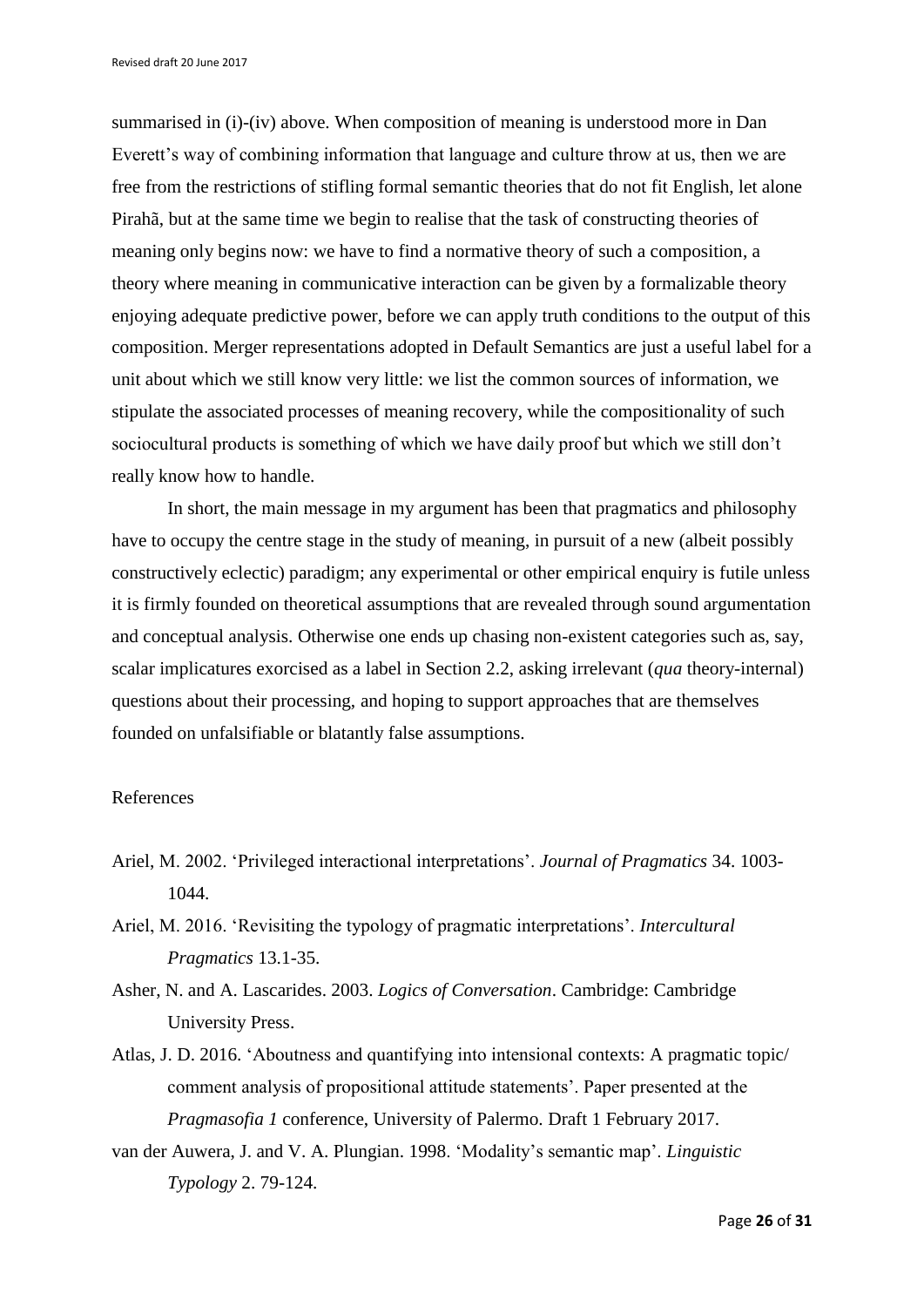- Bach, K. 1994. 'Semantic slack: What is said and more'. In: S.L. Tsohatzidis (ed.). *Foundations of Speech Act Theory: Philosophical and Linguistic Perspectives*. London: Routledge. 267-291.
- Braun, D. 2015. 'Indexicals'. In: E. N. Zalta (ed.). *Stanford Encyclopedia of Philosophy.* <http://plato.stanford.edu/entries/indexicals>
- Cappelen, H. and E. Lepore. 2005. *Insensitive Semantics: A Defense of Semantic Minimalism and Speech Act Pluralism*. Oxford: Blackwell.
- Chierchia, G. 2004. 'Scalar implicatures, polarity phenomena, and the syntax/pragmatics interface'. In: A. Belletti (ed.). *Structures and Beyond: The Cartography of Syntactic Structures*, vol. 3. Oxford: Oxford University Press. 39-103.
- Chomsky, N. 2013. 'What is language and why does it matter?' $19<sup>th</sup>$  International Congress of Linguists, Geneva, 25 July 2013.
- Dekker, P. 2000. 'Coreference and representationalism'. In K. von Heusinger and U.

Egli (eds). *Reference and Anaphoric Relations*. Dordrecht: Kluwer. 287-310.

- Evans, N. and S.C. Levinson. 2009. 'The myth of language universals: Language diversity and its importance for cognitive science'. *Behavioral and Brain Sciences* 32. 429-492.
- Everett, D. 2008. *Don't Sleep, There Are Snakes: Life and Language in the Amazonian Jungle*. London: Profile Books. Second edition 2009.
- Everett, D. 2012. *Language: The Cultural Tool*. New York: Pantheon Books.
- Geurts, B. 2009. 'Scalar implicature and local pragmatics'. *Mind and Language* 24. 51-79.
- Geurts, B. 2010. *Quantity Implicatures*. Cambridge: Cambridge University Press.
- Grice, H. P. 1975. 'Logic and conversation'. In: P. Cole and J. L. Morgan (eds). *Syntax and Semantics*, vol. 3. New York: Academic Press. Reprinted in: H. P. Grice 1989. *Studies in the Way of Words*. Cambridge, MA: Harvard University Press. 22-40.
- Groenendijk, J. and M. Stokhof. 1991. 'Dynamic Predicate Logic'. *Linguistics and Philosophy* 14. 39-100.
- Heim, I. 1988. *The Semantics of Definite and Indefinite Noun Phrases*. New York: Garland.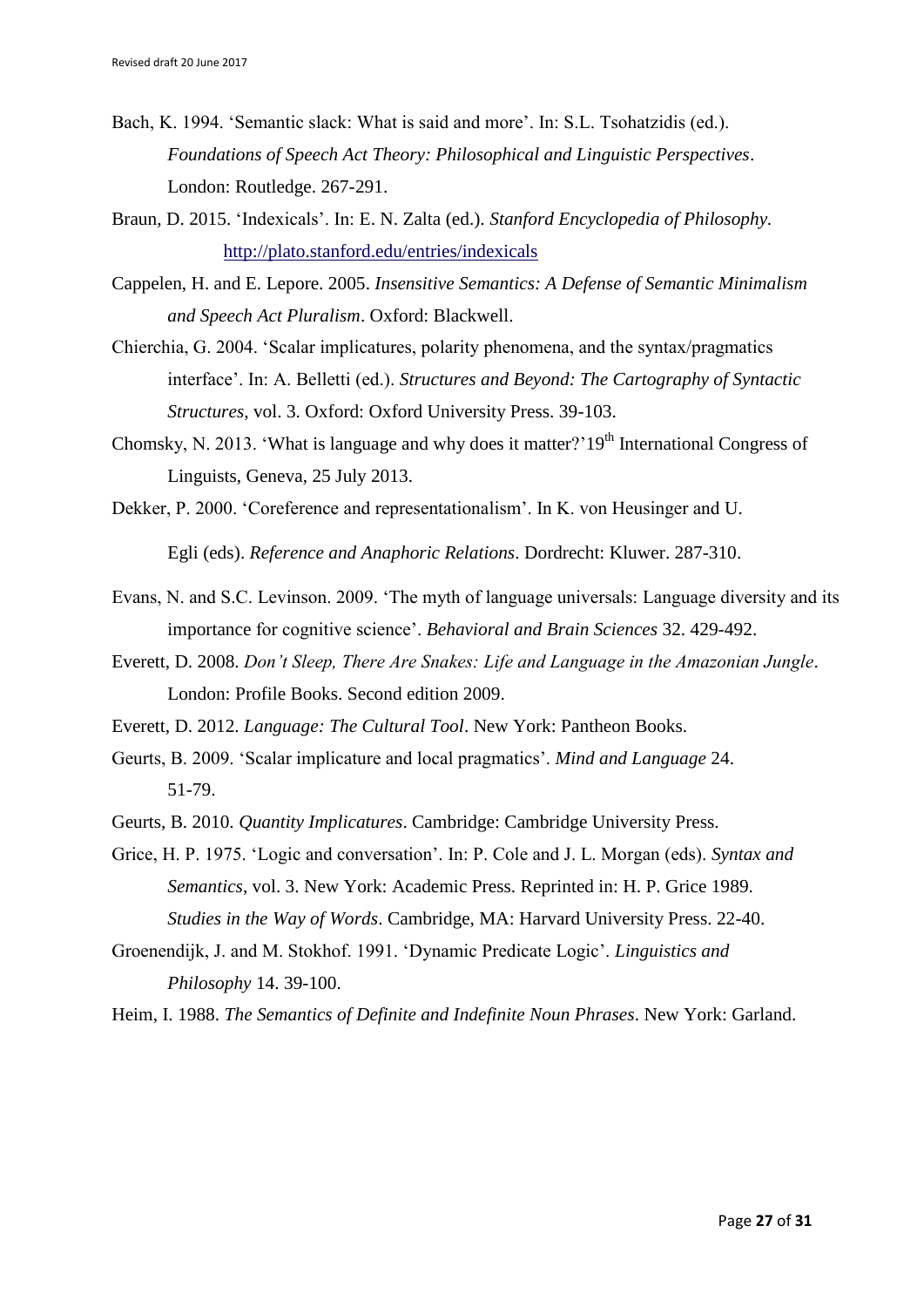- Heller, D. and L. Wolter. 2014. 'Beyond demonstratives: Direct reference in perceptually grounded descriptions'. *Journal of Semantics* 31. 555-595.
- Hirschberg, J. B. 1985. *A Theory of Scalar Implicature*. PhD Thesis, University of Pennsylvania.
- Horn, L. R. 1984. 'Toward a new taxonomy for pragmatic inference: Q-based and R-based implicature'. In: D. Schiffrin (ed.). *Georgetown University Round Table on Languages and Linguistics* 1984. Washington, D.C.: Georgetown University Press. 11-42.
- Hunter, J. 2013. 'Presuppositional indexicals'. *Journal of Semantics* 30.381-421.
- Husserl, E. 1900-1901. *Logische Untersuchungen*. Vol. 2. Halle: Max Niemeyer. Reprinted in 1984 after the second edition (1913-21). The Hague: Martinus Nijhoff. *Husserliana*19/1. Transl. by J. N. Findlay as *Logical Investigations.*1970. London: Routledge and Kegan Paul.
- Jaszczolt, K. M. 1999. *Discourse, Beliefs, and Intentions: Semantic Defaults and Propositional Attitude Ascription*. Oxford: Elsevier Science.
- Jaszczolt, K. M. 2005. *Default Semantics: Foundations of a Compositional Theory of Acts of Communication*. Oxford: Oxford University Press.
- Jaszczolt, K. M. 2009. *Representing Time: An Essay on Temporality as Modality*. Oxford: Oxford University Press.
- Jaszczolt, K. M. 2010. 'Default Semantics'. In: B. Heine and H. Narrog (eds.) *The Oxford Handbook of Linguistic Analysis*. Oxford: Oxford University Press. 215-246.
- Jaszczolt, K. M. 2012a. ' "Pragmaticising" Kaplan: Flexible inferential bases and fluid characters'. *Australian Journal of Linguistics* 32. 209-237.
- Jaszczolt, K. M. 2012b. 'Cross-linguistic differences in expressing time and universal principles of utterance interpretation'. In: L. Filipović and K. M. Jaszczolt (eds). *Space and Time in Languages and Cultures*: *Linguistic Diversity.* Amsterdam: J. Benjamins. 95-121.
- Jaszczolt, K. M. 2013. 'First-person reference in discourse: Aims and strategies'. *Journal of Pragmatics* 48. 57-70*.*
- Jaszczolt, K. M. 2015. 'Linguistics and philosophy'. In: K. Allan (ed.). *Routledge Handbook of Linguistics*. London: Routledge. 516-531.
- Jaszczolt, K. M. 2016. *Meaning in Linguistic Interaction: Semantics, Metasemantics, Philosophy of Language*. Oxford: Oxford University Press.
- Jaszczolt, K. M. and M. Witek. In press. 'Expressing the Self: From types of *de se* to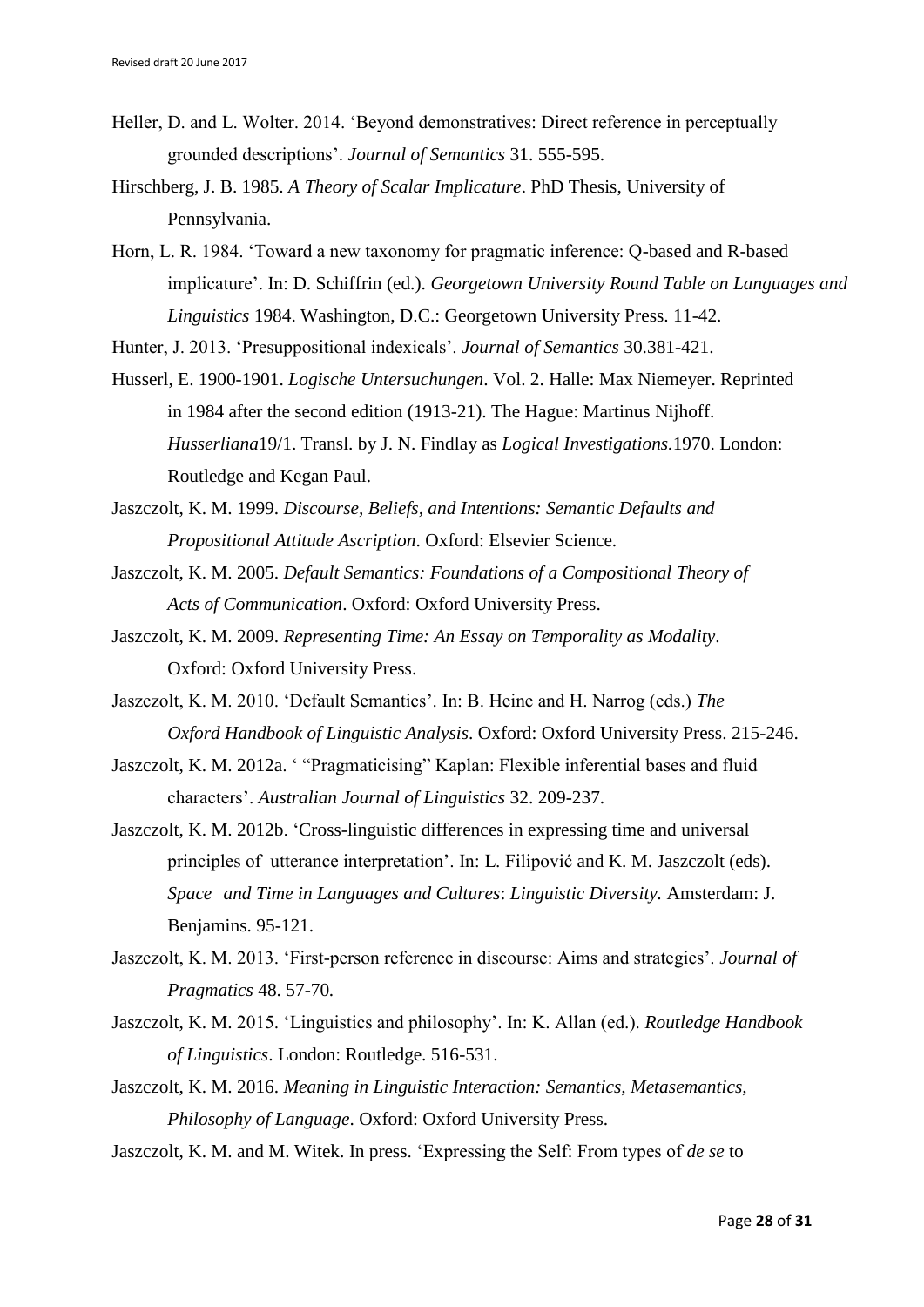speech-act types'. In: M. Huang & K. M. Jaszczolt (eds). *Expressing the Self: Cultural Diversity and Cognitive Universals*. Oxford: Oxford University Press.

- Kamp, H. and U. Reyle. 1993. *From Discourse to Logic: Introduction to Modeltheoretic Semantics of Natural Language, Formal Logic and Discourse Representation Theory*. Dordrecht: Kluwer.
- Kaplan, D. 1989. 'Demonstratives: An essay on the semantics, logic, metaphysics, and epistemology of demonstratives and other indexicals'. In J. Almog, J. Perry, and H. Wettstein (eds). *Themes from Kaplan*. New York: Oxford University Press. 481- 563.
- Korta, K. and J. Perry. 2015. 'Pragmatics'. In: E. N. Zalta (ed.). *Stanford Encyclopedia of Philosophy*.<https://plato.stanford.edu/entries/pragmatics/>
- Kuhn, T. S. 1962. *The Structure of Scientific Revolutions*. Chicago: Chicago University Press.
- Leslau, W. 1995. *Reference Grammar of Amharic*. Wiesbaden: Harrassowitz.
- Levinson, S. C. 2000. *Presumptive Meanings: The Theory of Generalized Conversational Implicature*. Cambridge, MA: MIT Press.
- Matthews, P. H. 2014. *The Concise Oxford Dictionary of Linguistics*. Oxford: Oxford University Press. Third edition.
- Matthewson, L. 2006. 'Temporal semantics in a superficially tenseless language'. *Linguistics and Philosophy* 29. 673-713.
- Merchant, J. 2004. 'Fragments and ellipsis'. *Linguistics and Philosophy* 27. 661-738.
- Moltmann, F. 2010. 'Generalizing detached self-reference and the semantics of generic *one*'. *Mind and Language* 25.440-473.
- Nuyts, J. 2006. 'Modality: Overview and linguistic issues'. In: W. Frawley (ed.). *The Expression of Modality*. Berlin: Mouton de Gruyter. 1-26.
- Parikh, P. 2010. *Language and Equilibrium*. Cambridge, MA: MIT Press.
- Parikh, P. 2016. 'Comments on K. Jaszczolt's *Meaning in Linguistic Interaction*'*.* American Philosophical Association Pacific Division meeting, San Francisco, 30 March 2016. Book symposium on *Meaning in Linguistic Interaction*. [https://www.academia.edu/24318355/P.\\_Parikh\\_Comments\\_on\\_K.\\_Jaszczolts\\_Meani](https://www.academia.edu/24318355/P._Parikh_Comments_on_K._Jaszczolts_Meaning_in_Linguistic_Interaction_APA_Pacific_San_Francisco_2016_) ng in Linguistic Interaction APA Pacific San Francisco 2016
- Pupa. F. 2015. 'Impossible interpretations, impossible demands'. *Linguistics and Philosophy*  38. 269-287.
- Quine, W. V. O. 1951. 'Two dogmas of empiricism'. *Philosophical Review* 60.20-43.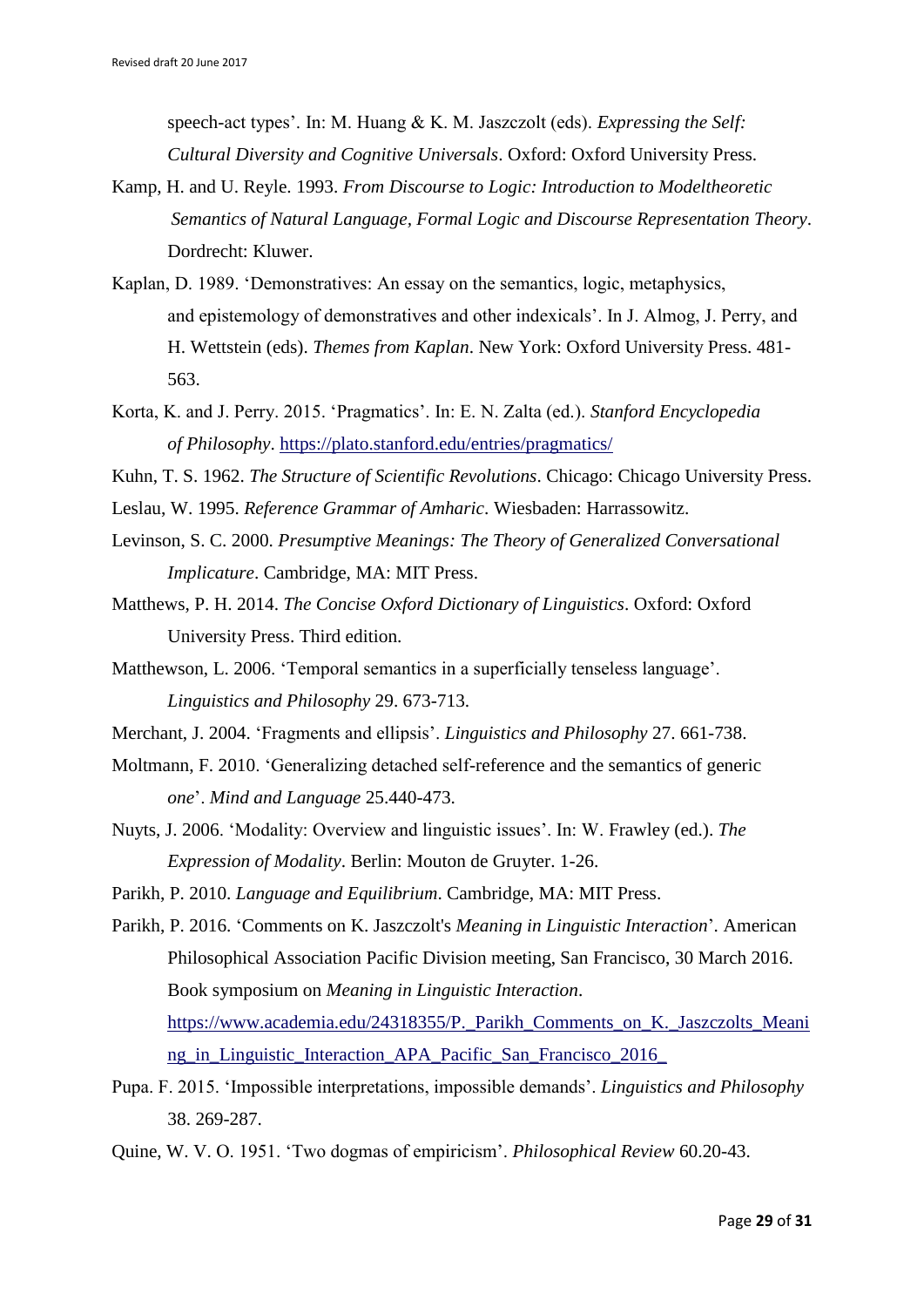Reprinted in A. P. Martinich (ed.), 1996, *The Philosophy of Language*. Oxford: Oxford University Press. Third edition.39-52.

Recanati, F. 1993. *Direct Reference: From Language to Thought*. Oxford: Blackwell.

Recanati, F. 2004. *Literal Meaning*. Cambridge: Cambridge University Press.

- Roberts C. 2004. 'Discourse context in dynamic interpretation'. In: L. Horn and G. Ward (eds). *Handbook of Contemporary Pragmatic Theory*. Oxford: Blackwell. 197–220.
- Roberts, C. 2014. 'Indexicality: *de se* semantics and pragmatics'. Ms, Ohio State University.
- Rothschild, D. and S. Yalcin. 2016. 'Three notions of dynamicness in language'. *Linguistics and Philosophy* 39. 333-355.
- van der Sandt, R. 1992. 'Presupposition projection as anaphora resolution'. *Journal of Semantics* 9.333-377.
- van der Sandt, R. 2012. 'Presupposition and accommodation in discourse'. In: K. Allan and K. M . Jaszczolt (eds). *The Cambridge Handbook of Pragmatics*. Cambridge: Cambridge University Press. 329-350.
- Savva, E. 2017. *Subsentential Speech from a Contextualist Perspective*. PhD thesis, University of Cambridge.
- Schiffer, S. 2015. 'Meaning and formal semantics in generative grammar'. *Erkenntnis* 80. 61- 87.
- Schklovsky, K. and Y. Sudo. 2014. 'The syntax of monsters'. *Linguistic Inquiry* 45. 381-402.
- Schlenker, P. 2003. 'A plea for monsters'. *Linguistics and Philosophy* 26. 29-120.
- Scholz, B. C. 2011. 'Philosophy of linguistics'. In: E. N. Zalta (ed.). *Stanford Encyclopedia of Philosophy*.<http://plato.stanford.edu/entries/linguistics/>
- Searle, J. R. 1983. *Intentionality: An Essay in the Philosophy of Mind*. Cambridge: Cambridge University Press.
- Searle, J. R. and D. Vanderveken. 1985. *Foundations of Illocutionary Logic*. Cambridge: Cambridge University Press.
- Stainton, R. 2006. *Words and Thoughts: Subsentences, Ellipsis, and the Philosophy of Language*. Oxford: Clarendon Press.
- Stalnaker, R. C. 1978. 'Assertion'. *Syntax and Semantics* 9. New York: Academic Press. Reprinted in R. C. Stalnaker, 1999, *Context and Content: Essays on Intentionality in Speech and Thought*. Oxford: Oxford University Press. 78-95.
- Stanley, J. and Z. G. Szabó. 2000. 'On quantifier domain restriction'. *Mind and Language* 15.219-261.
- Sternau, M., M. Ariel, R. Giora and O. Fein. 2015. 'Levels of interpretation: New tools for